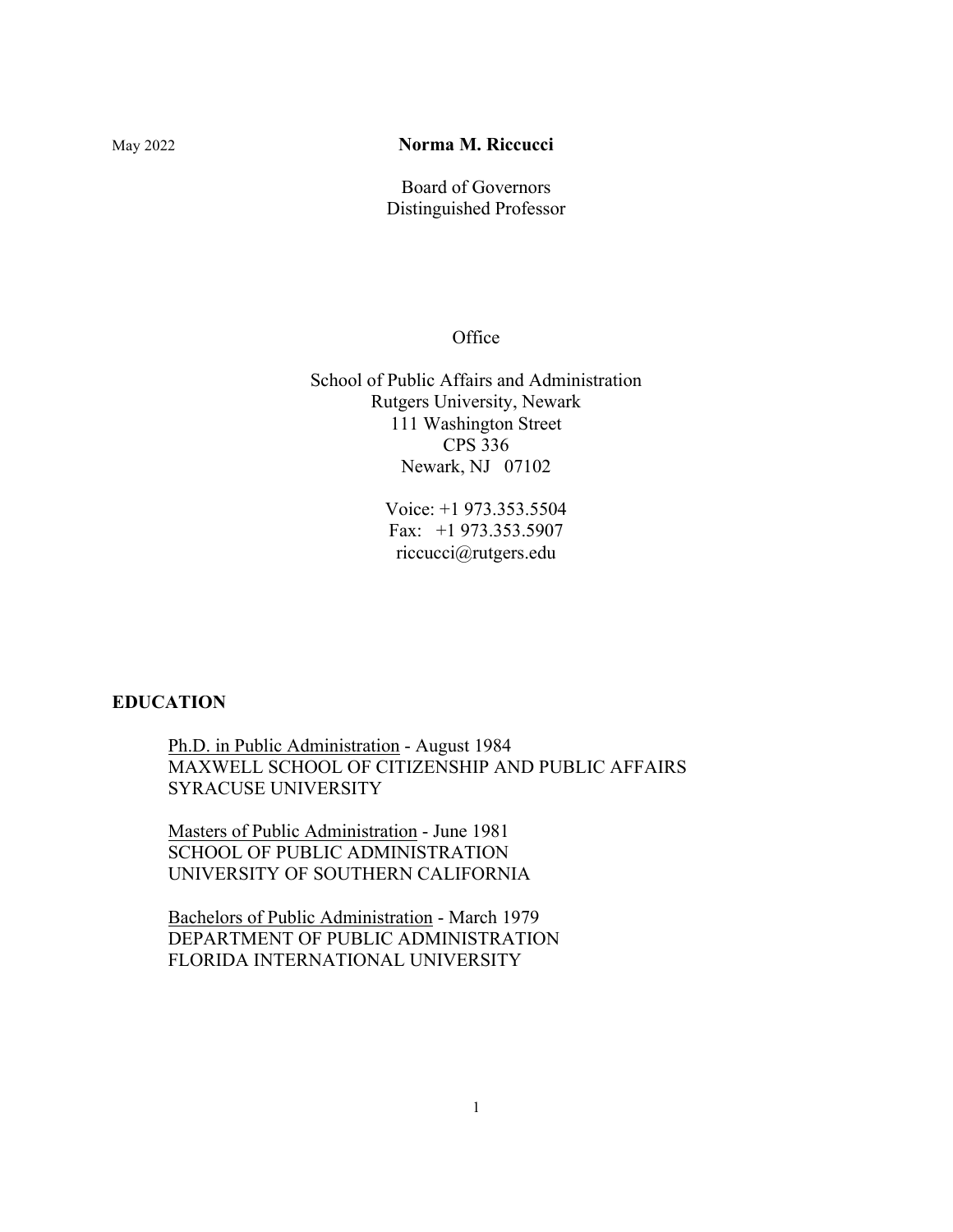### **PUBLICATIONS**

#### Books, Monographs, Readers

Riccucci, Norma M. *Critical Race Theory: Exploring its Application to Public Administration*. Cambridge Elements Series, Cambridge University Press, 2022.

Riccucci, Norma M. *Managing Diversity in Public Sector Workforces*, New York: Routledge Press, Second Edition, 2021.

Riccucci, Norma M., Katherine C. Naff and Madinah F. Hamidullah. *Personnel Management in Government: Politics and Process*. New York: Routledge Press, Eighth Edition, 2020.

Riccucci, Norma M. *Policy Drift: Shared Powers and the Making of U.S. Law and Policy*. New York: New York University Press, 2018.

Riccucci, Norma M. (ed.) *Public Personnel Management: Current Concerns, Future Challenges*. New York: Routledge, Sixth Edition, 2018.

# **2017 SPALR Best Book Award, American Society for Public Administration**

Naff, Katherine C., Norma M. Riccucci and Siegrun Fox Freyss. *Personnel Management in Government: Politics and Process*. New York: CRC/Taylor and Francis Press, Seventh Edition, 2014.

Riccucci, Norma M. (ed.) *Serving the Public Interest: Profiles of Successful and Innovative Public Servants*. Armonk, NY: M.E. Sharpe, 2012.

Riccucci, Norma M. (ed.) *Public Personnel Management: Current Concerns, Future Challenges*. New York: Longman Press, Fifth Edition, 2012.

Riccucci, Norma M. *Public Administration: Traditions of Inquiry and*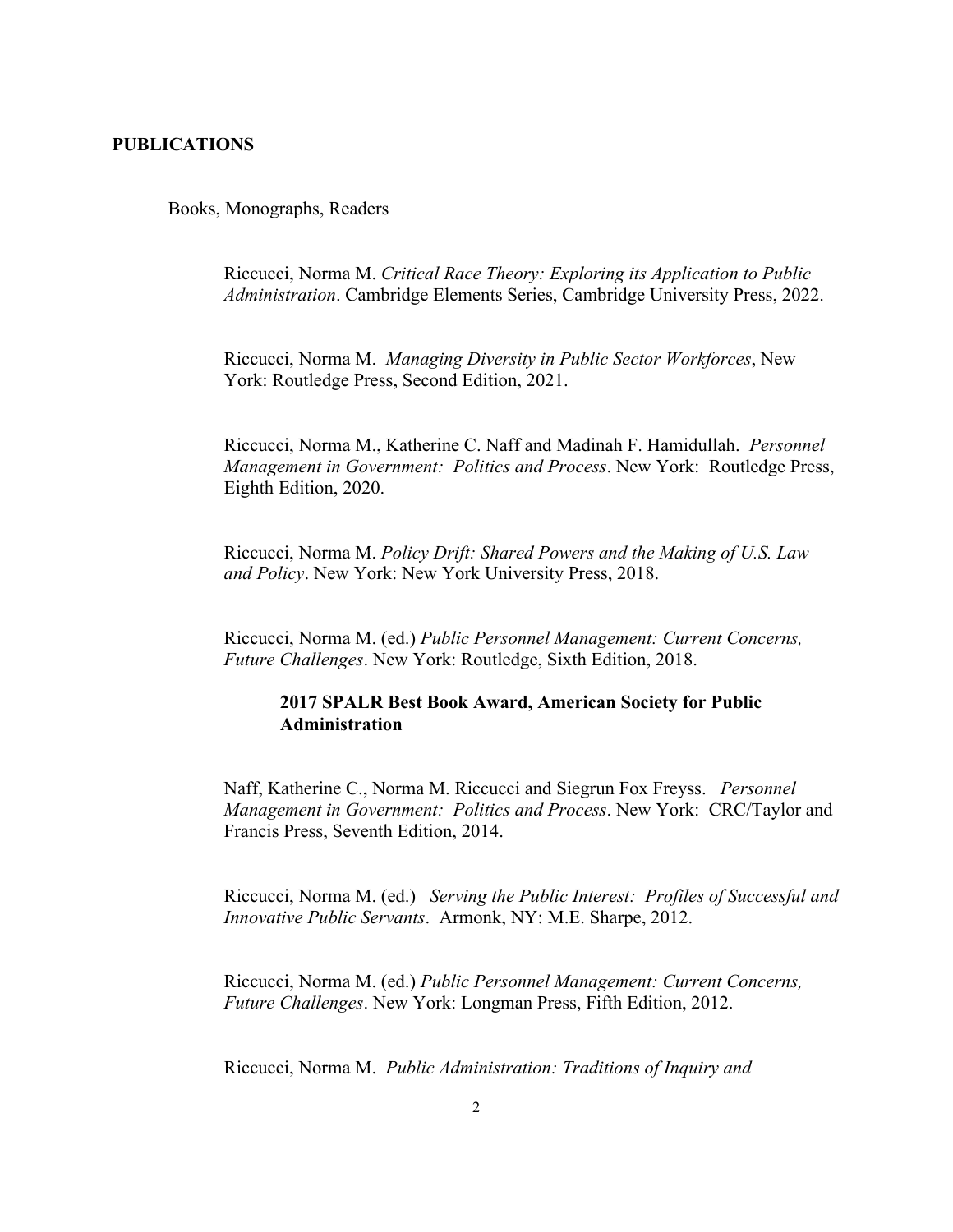*Philosophies of Knowledge*. Washington, D.C.: Georgetown University Press, 2010.

# **2012 SPAR Best Book Award, American Society for Public Administration**

Riccucci, Norma M. and Katherine C. Naff. *Personnel Management in Government: Politics and Process*. New York: Taylor and Francis, Sixth Edition, 2008.

Riccucci, Norma M. (ed.) *Classics of Public Personnel Administration and Labor Relations*. Armonk, NY: M.E. Sharpe, 2007.

Riccucci, Norma M. (ed.) *Public Personnel Management: Current Concerns, Future Challenges*. New York: Longman Press, Fourth Edition, 2006.

Riccucci, Norma M. *How Management Matters: Street-Level Bureaucrats and Welfare Reform*. Washington, D.C.: Georgetown University Press, 2005.

# **2009 Herbert Simon Best Book Award, American Political Science Association**

Riccucci, Norma M. *Managing Diversity in Public Sector Workforces*, Boulder, CO: Westview Press, 2002.

Ban, Carolyn and Norma M. Riccucci (eds). *Public Personnel Management: Current Concerns, Future Challenges*. New York, NY: Longman Press, Third Edition, 2002.

Shafritz, Jay M., David H. Rosenbloom, Norma M. Riccucci, Katherine C. Naff and Albert C. Hyde. *Personnel Management in Government: Politics and Process*., New York: NY: Marcel Dekker, 5th Edition, 2001.

*International Encyclopedia of Public Policy and Administration*. Boulder, Colorado: Westview Press, 1998 (Associate Editor).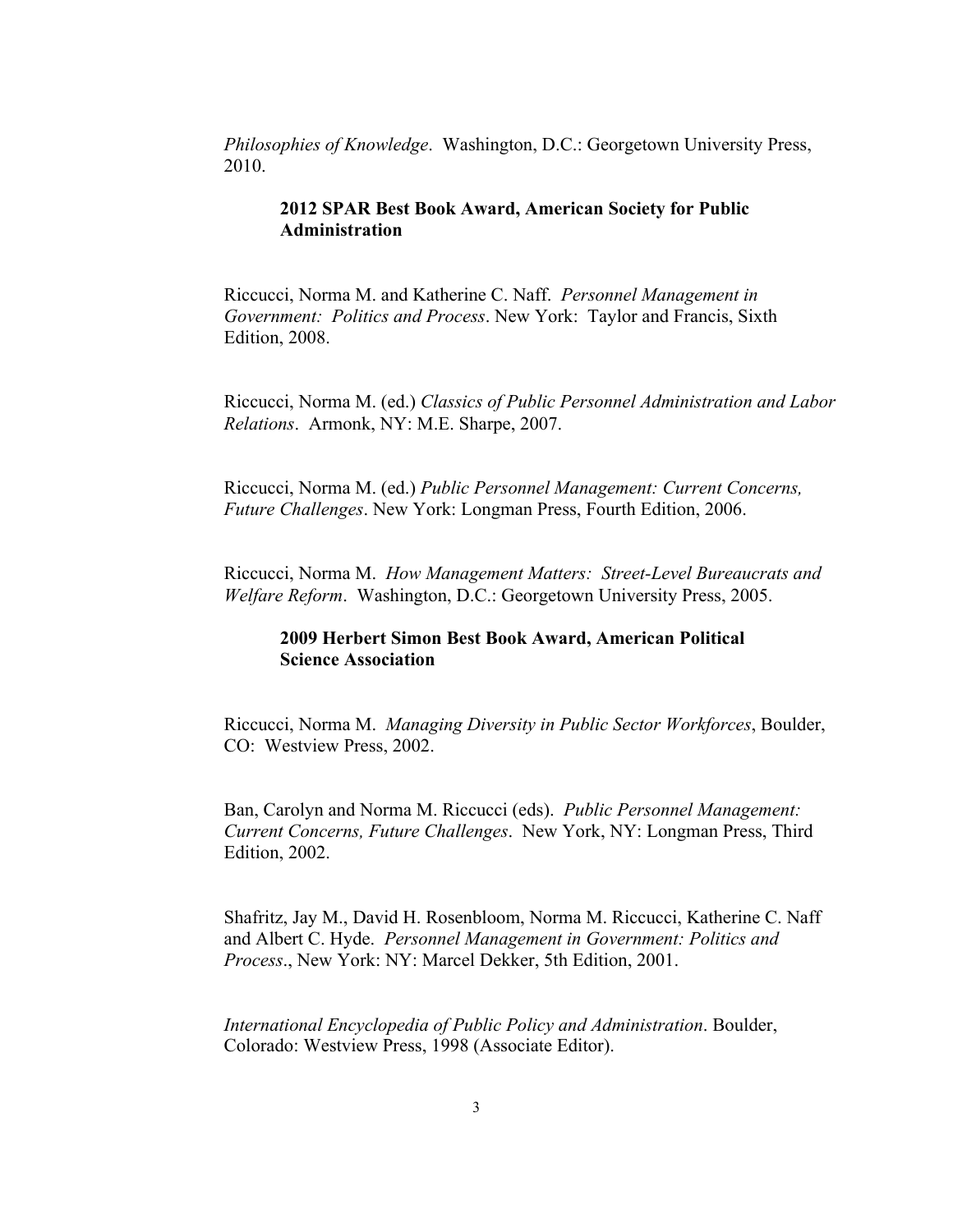Ban, Carolyn and Norma M. Riccucci (eds.). *Public Personnel Management: Current Concerns, Future Challenges*. New York, NY: Longman Press, Second Edition, 1997.

Riccucci, Norma M. *Unsung Heroes: Federal Execucrats Making a Difference*. Washington, D.C.: Georgetown University Press, 1995.

**Listed as one of the top 20 most influential books published in the field during the last 20 years (ranked in an essay in** *Administration & Society***, Summer 2012)**

Riccucci, Norma M. *Promoting and Valuing Diversity in Municipal Government Workforces*. Alexandria, VA: International Personnel Management, 1992.

Shafritz, Jay M., Norma M. Riccucci, David H. Rosenbloom, and Albert C. Hyde. *Personnel Management in Government: Politics and Process*. New York, NY: Marcel Dekker, 4th Edition, 1992.

Translated into Chinese, 1997.

Ban, Carolyn and Norma M. Riccucci (eds.) *Public Personnel Management: Current Concerns, Future Challenges*. New York, NY: Longman Press, First Edition, 1991.

Riccucci, Norma M. *Women, Minorities and Unions in the Public Sector*.Westport, CT: Greenwood Press, 1990.

#### Articles

Bearfield, Domonic, Nicole Humphrey, Shannon Portillo and Norma M. Riccucci. Dismantling Institutional and Structural Racism: Implementation Strategies Across the U.S. *Journal of Social Equity and Public Administration*, forthcoming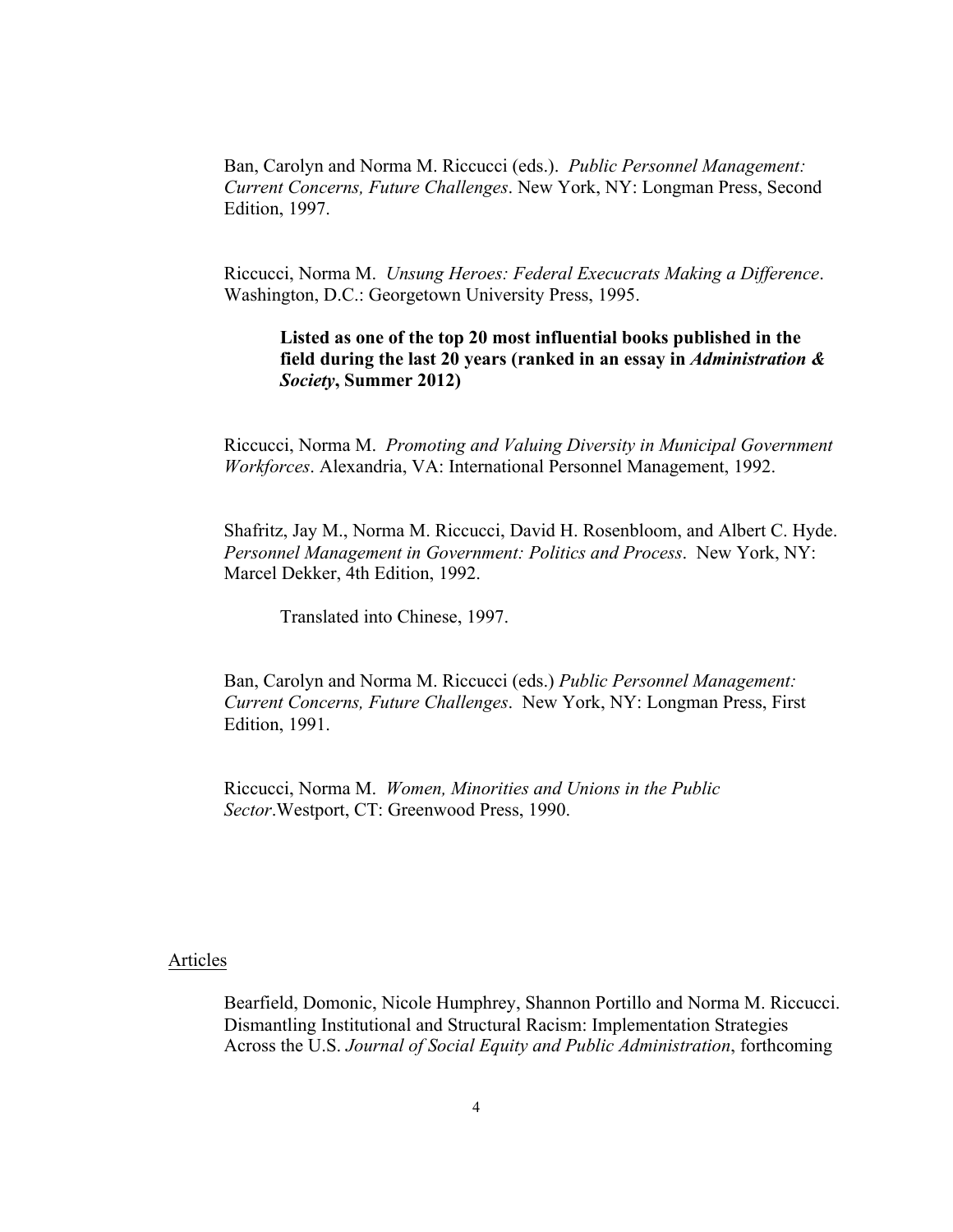Pandey, Sanjay K., Kathryn Newcomer, Leisha Dehart-Davis, Jasmine McGinnis Johnson and Norma M. Riccucci. Reckoning With Race and Gender in Public Administration and Public Policy: A Substantive Social Equity Turn. *Public Administration Review*, 2022, 82(3): 386–395. DOI: 10.1111/puar.13501.

Bertelli, Anthony M., Norma M. Riccucci, et. al. The (Missing?) Role of Institutions in Behavioral Public Administration: A Roundtable Discourse. *Journal of Behavioral Public Administration*, 2022, 5(1): 1-25. DOI: 10.30636/jbpa.51.304.

Bertelli, Anthony M. and Norma M. Riccucci. What is Behavioral Public Administration Good For? *Public Administration Review*, 2022, 82(1): 179-183. DOI.org/10.1111/puar.13283.

Ding, Fangda, Jiahuan Lu and Norma M. Riccucci. How Bureaucratic Representation Affects Public Organizational Performance: A Meta-Analysis. *Public Administration Review*, 2021, 81(6): 1003-1018. DOI: 10.1111/puar.13361.

Riccucci, Norma M. Applying Critical Race Theory to Public Administration Scholarship. *Perspectives in Public Management and Governance*, 2021, 4(4): 324-338. DOI: 10.1093/ppmgov/gvab016 .

Riccucci, Norma M. Preparing Blacks and Latinx for Workforce 2000: Unfulfilled Promises and Lost Opportunities. *Administration & Society*, 2021, 53(9): 1362-1389. DOI: 10.1177/0095399721997416.

Portillo, Shannon, Domonic Bearfield and Norma M. Riccucci. The Disenfranchisement of Voters of Color: Redux. *Public Integrity*, 2021, 23(2): 111-128. DOI: 10.1080/10999922.2020.1796196.

# **2021 Hobby Prize for Best Article on Ethics, Leadership, and Public Policy (Elizabeth D. Rockwell Center on Ethics and Leadership at the Hobby School of Public Affairs, University of Houston)**

Hamidullah, Madinah F., Norma M. Riccucci and Ivan Lee. "Citizens' Perceptions of Closing the Gender Pay Gap: An Experimental Study." *Public Management Review*, 2021, 23(7): 1032-1055.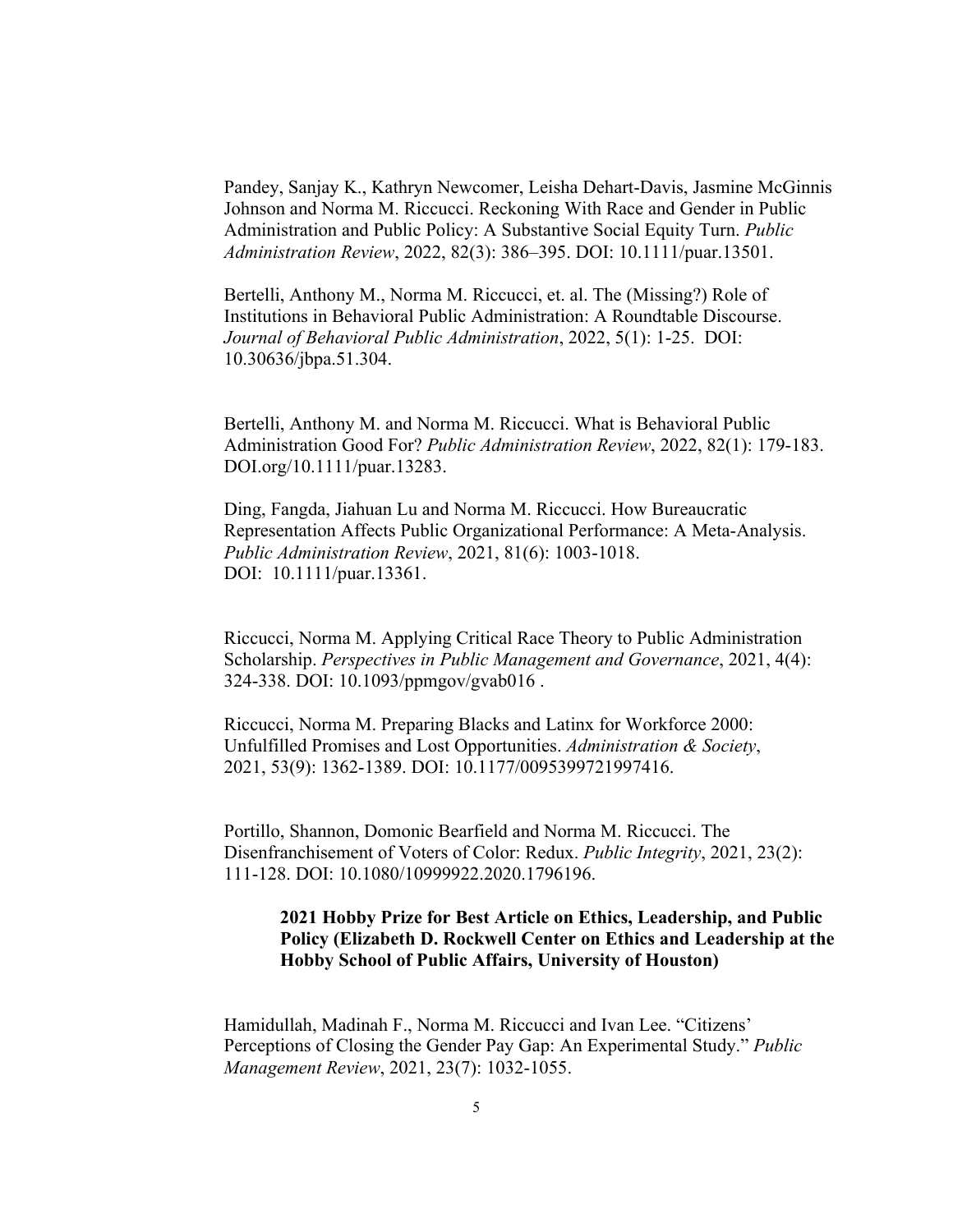DOI: 10.1080/14719037.2020.1722207.

Bock Mullins, Lauren, Etienne Charbonneau and Norma M. Riccucci. The Effects of Family Responsibilities Discrimination on Public Employees' Satisfaction and Turnover Intentions: Can Flexible Work Arrangements Help? *Review of Public Personnel Administration*, 2021, 41(2): 384-410. DOI:10.1177/0734371X19894035.

Ding, Fangda and Norma M. Riccucci. The Value Of Alumni Networks In Responding to the Public Administration Theory and Practice: Evidence From The COVID-19 Pandemic in China. *Administrative Theory & Praxis*, 2020, 42(4): 588-603. DOI: 10.1080/10841806.2020.1798694.

Riccucci, Norma M. "On Our Journey to Achieving Social Equity: The Hits and Misses," John Gaus Award Lecture. *PS: Political Science & Politics*, 2019, 52(1): 127-136.

Riccucci, Norma M. "Equality." The State of the Republic: A Dialogue Series. *Public Integrity*, 2019, 21(6): 632-634.

Blessett, Brandi, Dodge, Edmond, Goerdel, Gooden, Headley, Riccucci, and Williams. "Social Equity in Public Administration: A Call to Action." *Perspectives on Public Management and Governance*, 2019, 2(4): 283-299.

Fuenzalida, Javier and Norma M. Riccucci. "The Effects of Politicization on Performance: The Mediating Role of HRM Practices." *Review of Public Personnel Administration*, 2019, 39(4): 544-569.

Riccucci, Norma M. "Fluctuations in U.S. Civil Rights Policies: The Case of LGBT Employment." *International Journal of Management and Applied Science*, 2019, 5(9): 116-119.

Riccucci, Norma M., Gregg G. Van Ryzin and Karima Jackson. "Representative Bureaucracy, Race and Policing: A Survey Experiment." *Journal of Public Administration Research and Theory*, 2018, 28(4): 506-518.

Riccucci, Norma M. "Antecedents of Public Service Motivation (PSM): The Role of Gender." *Perspectives on Public Management and Governance*, 2018, 1(2): 115-126.

Shinohara, Shugo, Yahong Zhang and Norma M. Riccucci. "What Prevents Public and Private Workers in Japan from Recognizing Gender Inequality? *International Review of Administrative Sciences*, 2018, 84(4): 711- 728.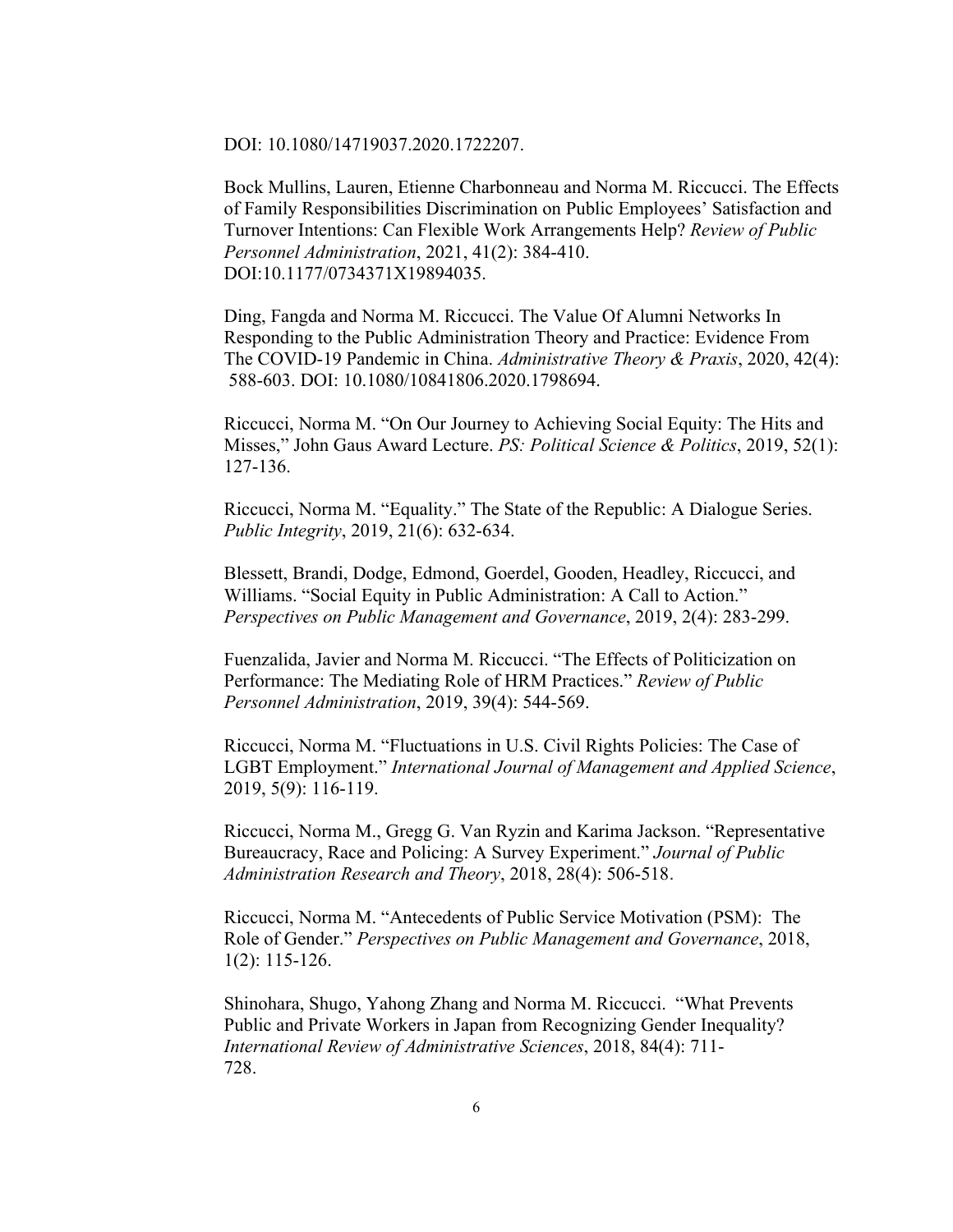Riccucci, Norma M. and Gregg G. Van Ryzin. "Representative Bureaucracy: A Lever to Enhance Social Equity, Co-Production, and Democracy." *Public Administration Review*, 2017, 77(1): 21-30.

### PODCAST:

http://podcast.iu.edu/Portal/PodcastPage.aspx?podid=9e109247-37db-42df-ba42- 953766c5f60e

Cristofoli, Daniela, Marco Meneguzzo and Norma M. Riccucci. "Collaborative Administration: The Management of Successful Networks." Special Issue. *Public Management Review*, 2017, 19(3): 275–283.

Riccucci, Norma M. "*Fisher v. University of Texas* and the Status of Affirmative Action: Implications for Social Equity." *Review of Public Personnel Administration*, 2017, 37(1): 23-39.

Breslin, Rachel A., Sheela Pandey and Norma M. Riccucci. "Intersectionality in Public Leadership Research: A Review and Future Research Agenda." *Review of Public Personnel Administration*, 2017, 37(2): 160-182.

# **2017** *ROPPA* **Best Article Award, American Society for Public Administration**

Van Ryzin, Gregg G., Norma M. Riccucci and Huafang Li. "Representative Bureaucracy and its Symbolic Effect on Citizens: A Conceptual Replication. *Public Management Review*, 2017, 19(9-10): 1365-1379.

Hamidullah, Madinah F. and Norma M. Riccucci. "Intersectionality and Family-Friendly Policies in the Federal Government: Perceptions of Women of Color." *Administration & Society*, 2017, 49(1): 105–120.

Riccucci, Norma M., Gregg G. Van Ryzin and Huafang Li. "Representative Bureaucracy and the Willingness to Coproduce: An Experimental Study." *Public Administration Review*, 2016, 76(1): 121–130.

### PODCAST:

http://podcast.iu.edu/Portal/PodcastPage.aspx?podid=9e109247-37db-42df-ba42- 953766c5f60e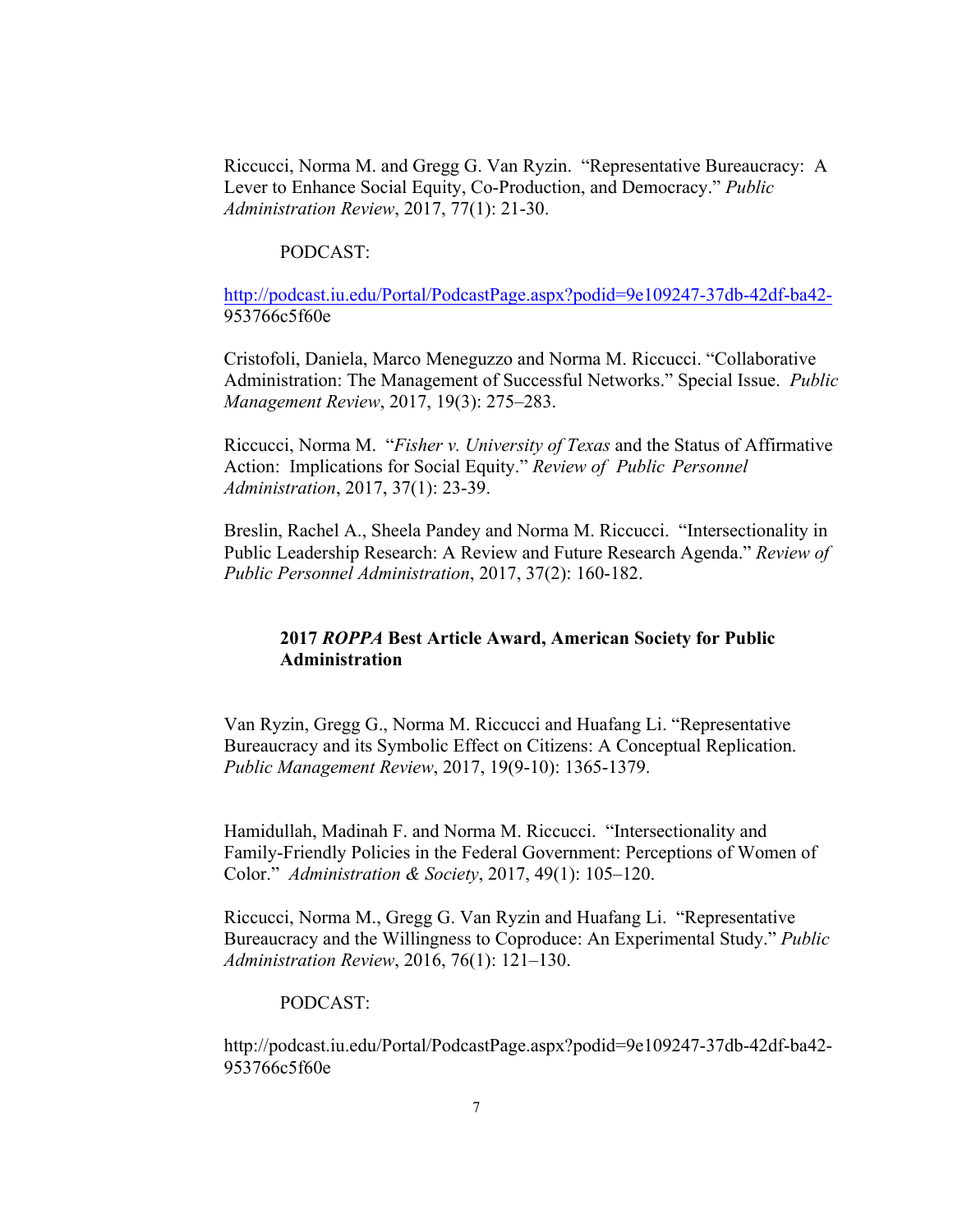Cited in Chinese in *Caixin Weekly*: http://weekly.caixin.com/2016-01-08/100897501.html

Riccucci, Norma M. and Margaret Riccardelli. "The Use of Written Exams in Police and Fire Departments: Implications for Social Diversity." *Review of Public Personnel Administration*, 2015, 35(4): 352-366.

Invited January 2021 by citizens' committee that advises Worcester's City Manager on issues relating to diversity and inclusion in City employment.

Hamidullah, Madinah F., Norma M. Riccucci and Sanjay K.Pandey. "Women in the City Hall: Gender Dimensions of Managerial Values." *American Review of Public Administration*, 2015, 45(3): 247-262.

Riccucci, Norma M., Gregg G. Van Ryzin, Cecilia Lavena. "Representative Bureaucracy in Policing: Does It Increase Perceived Legitimacy?" *Journal of Public Administration Research and Theory*, 2014, 24(3): 537-551.

Riccucci, Norma M. and Karina Saldivar. "The Status of Employment Discrimination Suits in Police and Fire Departments across the U.S." *Review of Public Personnel Administration*, 2014, 34(3): 263–288.

Riccucci, Norma M. and Frank J. Thompson. "Introduction: A Commemoration of the  $75<sup>th</sup>$  Anniversary of the Founding of ASPA and the  $50<sup>th</sup>$  Anniversary of the Civil Rights Act of 1964." *Review of Public Personnel Administration*, 2014, vol. 34, no. 1, pp. 3-6.

Riccucci and Thompson, Symposium Editors.

Riccucci, Norma M. "*Fisher v. University of Texas*: A Call for Democratic Constitutionalism in Promoting Diversity," *Administration and Society*, 2014, vol. 46, no. 2, pp. 169-180.

Riccucci, Norma M. and Byron E. Price. "Racial Employment Patterns of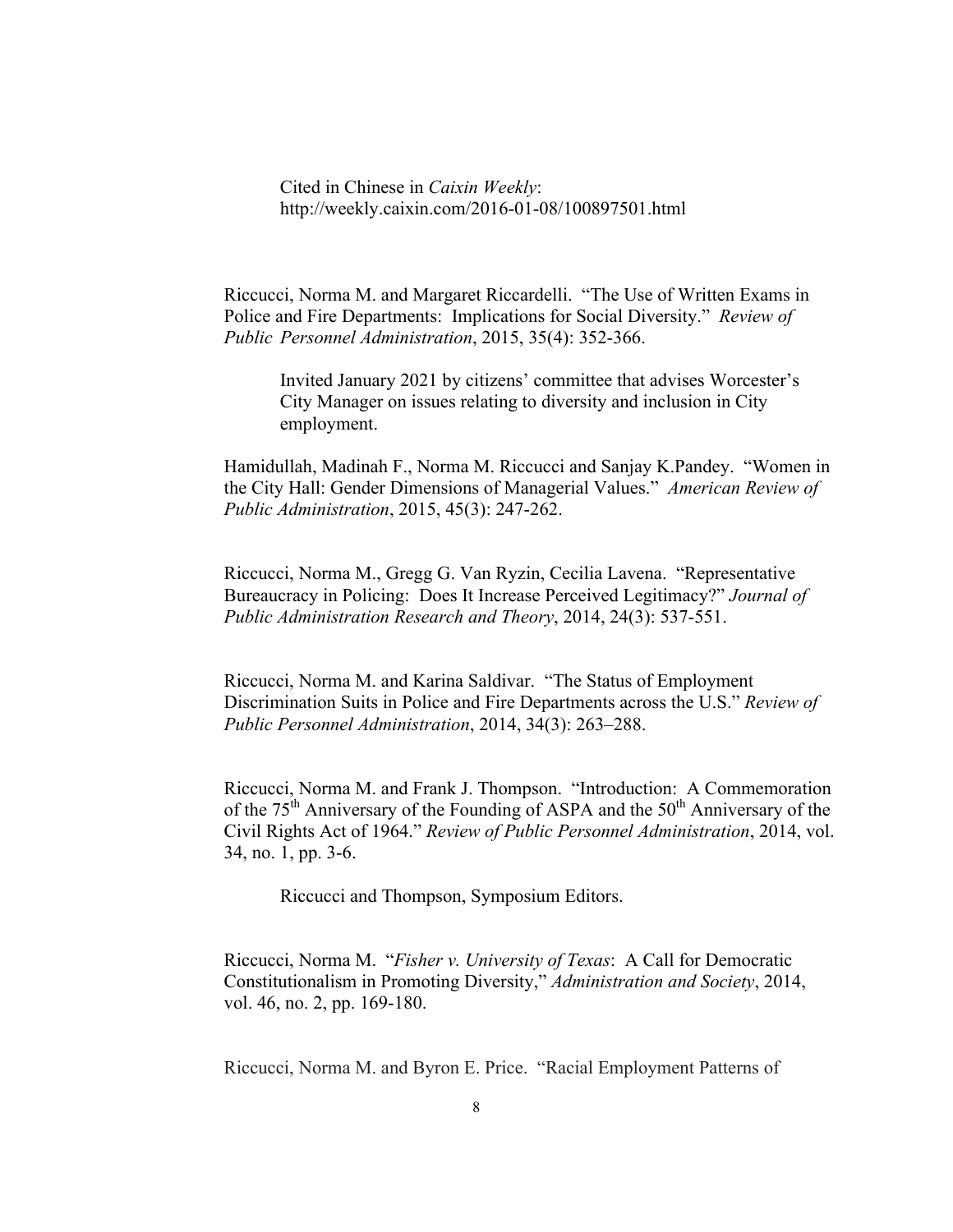Foreign- and Native-Born Workers in the U.S.: An Exploratory Analysis." *Journal of Public Management and Social Policy*, 2013, vol. 19, issue 2, pp. 124- 135.

Lavena, Cecila and Norma M. Riccucci. "Exploring Gender Mainstreaming in the European Union." *International Journal of Public Administration*, 2012, vol. 35, issue 2, pp. 122–136.

Kasymova, Jyldyz and Norma M. Riccucci. "Women in Public Service in Kyrgyzstan." *International Journal of Central Asian Studies*, 2011, vol. 15, pp. 145-178.

Riccucci, Norma M. "Public Sector Labor Relations' Scholarship: Is There a 'There, There?'" *Public Administration Review*, 2011, vol. 71, no. 2, pp. 203-209.

Riccucci, Norma M. "Envisioning Public Administration as a Scholarly Field in the Year 2020: Rethinking Epistemic Traditions." *Public Administration Review*, 2010, vol. 70, Supplement 1, pp. 304-306.

Krueathep, Weerasak, Norma M. Riccucci and Charas Suwanmala. "Why Do Agencies Work Together? The Determinants of Network Formation at the Subnational Level of Government in Thailand," *Journal of Public Administration Research and Theory*, 2010, vol. 20, no. 1, pp. 157-185.

Charbonneau, Etienne, Norma M. Riccucci, Gregg G. Van Ryzin and Marc Holzer. "The Self-Reported Use of Social Equity Indicators: A Research Note on Urban Police Departments in the U.S. and Canada." *State and Local Government Review*, 2009, vol. 41, no. 2, pp. 95-107.

Riccucci, Norma M. "The Pursuit of Social Equity in the Federal Government: A Road Less Traveled?" *Public Administration Review*, 2009, vol. 69, no. 3, pp. 373-382.

Riccucci, Norma M. and Frank J. Thompson. "The New Public Management, Homeland Security, and the Politics of Civil Service Reform." *Public Administration Review*, 2008, vol. 68, no. 5, pp. 877-890.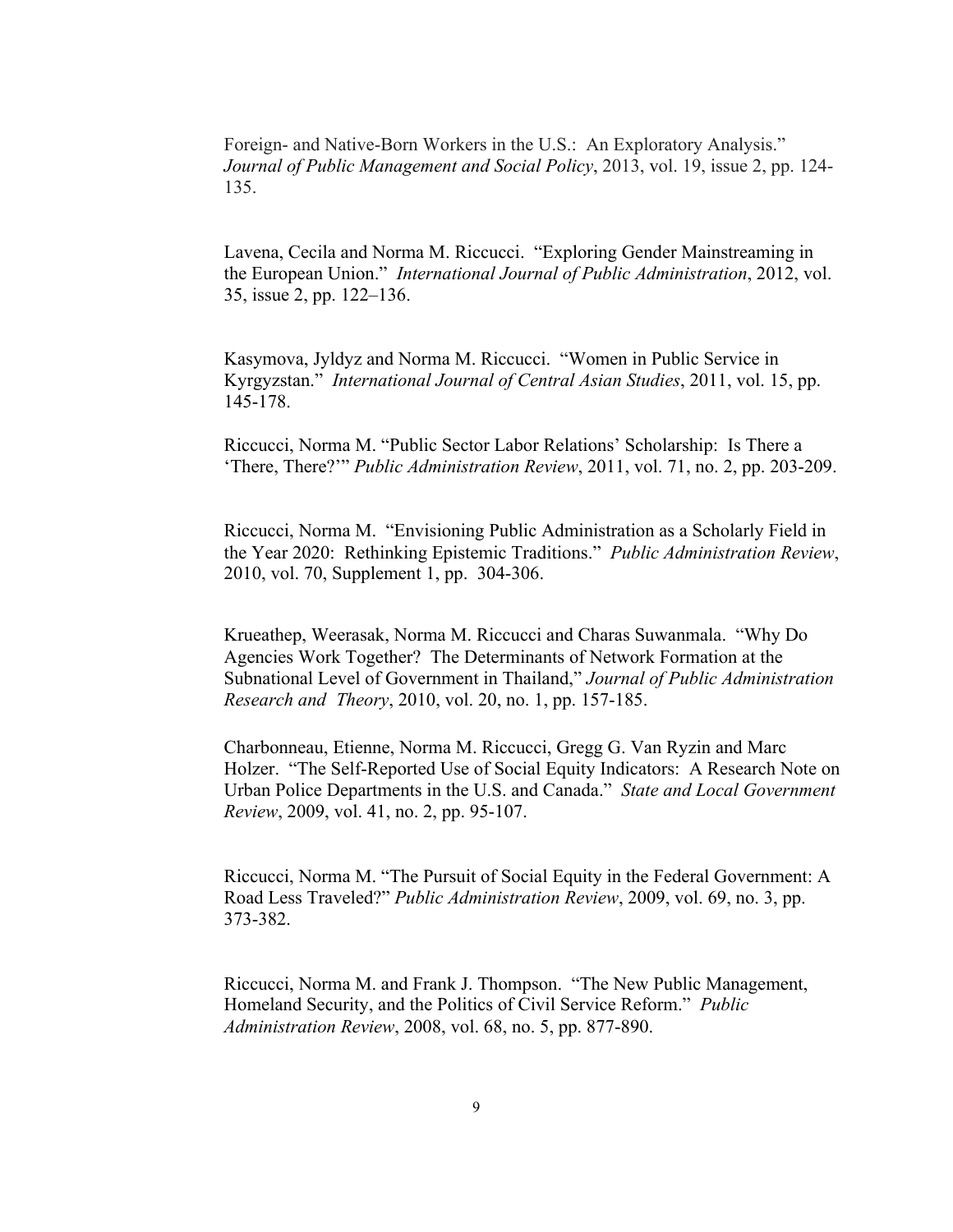Charbonneau, Etienne and Norma M. Riccucci. "Beyond the Usual Suspects: An Analysis of the Performance Measurement Literature on Social Equity Indicators in Policing," *Public Performance and Management Review*, 2008, vol. 31, no. 4, pp. 604-620.

Riccucci, Norma M. and Marcia Meyers. "Comparing Welfare Service Delivery among Public, Nonprofit and For-Profit Work Agencies." *International Journal of Public Administration*, 2008, vol. 31, no. 12, pp. 1441-1454.

Riccucci, Norma M. "A Major Setback for Pay Equality: The Supreme Court's Decision in *Ledbetter v. Goodyear Tire & Rubber Company*," *Review of Public Personnel Administration*, 2008, vol. 28, no. 1, pp. 91-96.

Riccucci, Norma M. "Moving Away from a Strict Scrutiny Standard for Affirmative Action: Implications for Public Management," *American Review of Public Administration*, 2007, vol. 37, no. 2, pp. 123-141.

Riccucci, Norma M. "Leadership in Public Bureaucracy: A Tribute to Larry D. Terry," *Administrative Theory & Praxis*, 2007, vol. 29, no. 1, pp. 157-162.

Riccucci, Norma M. "The Ethical Responsibilities of Street-Level Bureaucrats under Welfare Reform." *Public Integrity*, 2007, vol. 9, no. 2, pp. 155-173.

Riccucci, Norma M. "Commentary: 'Return to Spoils? Revisiting Radical Civil Service Reform in the United States,'" by Stephen E. Condrey and R. Paul Battaglio, Jr., *Public Administration Review*, Theory to Practice, May/June 2007, vol. 67, no. 3:

online (website: http://www.aspanet.org/scriptcontent/custom/ staticcontent/t2pdownloads/RiccucciCommentary.pdf).

Riccucci, Norma M. "The Changing Face of Public Employee Unionism," *Review of Public Personnel Administration*, 2007, vol. 27, no. 1, pp. 71-78.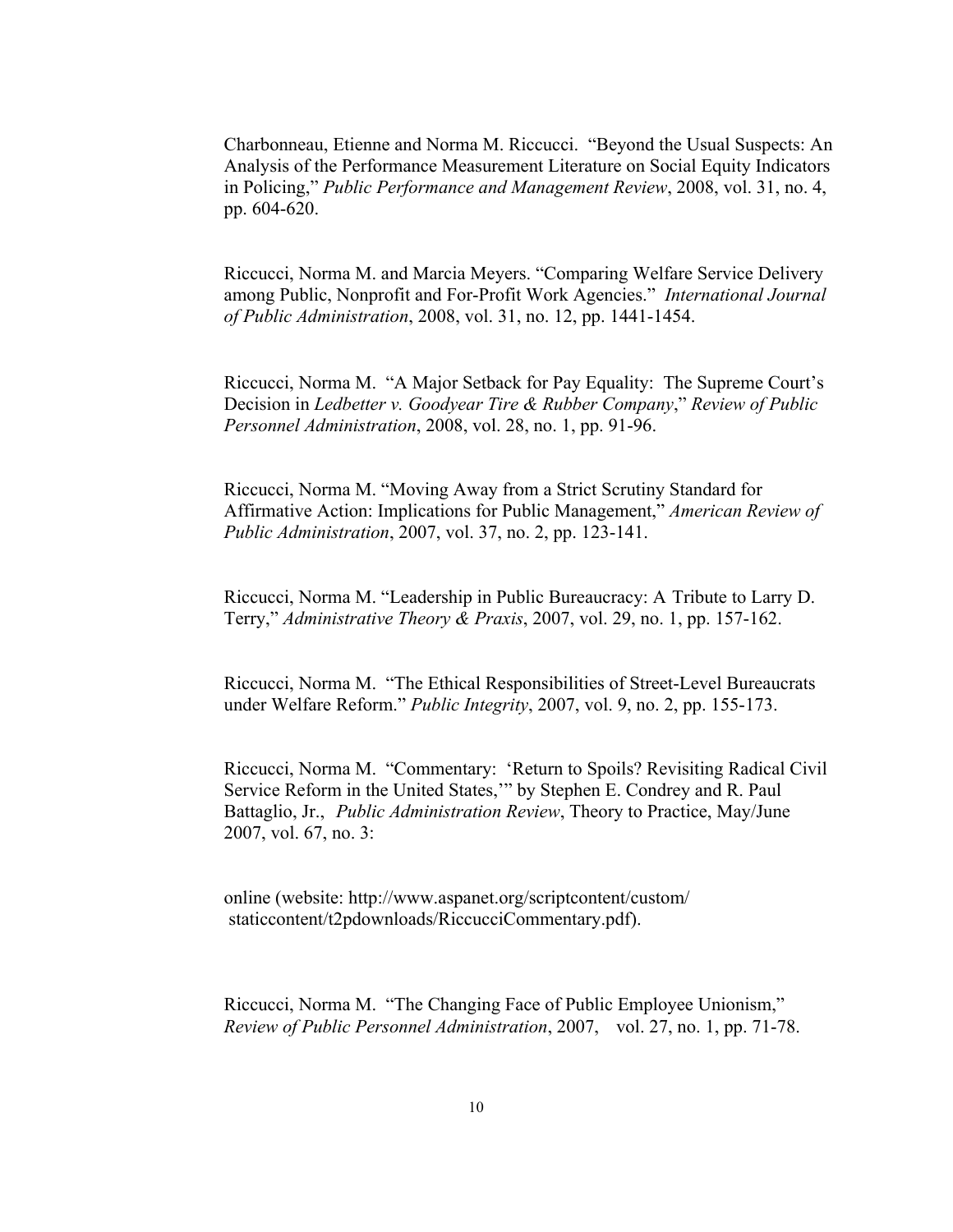Riccucci, Norma M. "From *Bakke* to *Gratz*: The Importance of Numerical Goals in Affirmative Action." *Journal of Public Management & Social Policy*, 2006, vol. 12, no. 2, pp. 75-83.

Riccucci, Norma M. "Street-Level Bureaucrats and Intrastate Variation in the Implementation of TANF Policies." *Journal of Public Administration Research and Theory*, 2005, vol. 15, no. 1, pp. 89-111.

Price, Byron E. and Norma M. Riccucci. "Exploring the Determinants of Decisions to Privatize State Prisons." *American Review of Public Administration*, 2005, vol. 35, no. 3, pp. 223-235.

Riccucci, Norma M. "Building Social Capital Within Organizations: A Global Perspective." Персонал (*Personnel-Minetx Journal*), translated into Russian, Issue 8/9, 2005, pp. 77-80.

Riccucci, Norma M., Marcia Meyers, Irene Lurie and Jun Seop Han. "The Implementation of Welfare Reform Policy: The Role of Public Managers in Front-Line Practices." *Public Administration Review*, 2004, vol. 64, no. 4, pp. 438-448.

Riccucci, Norma M. and Marcia Meyers. "Linking Passive and Active Representation: The Case of Front-Line Workers in Welfare Agencies." *Journal of Public Administration Research and Theory*, 2004, vol. 14, no. 4, pp. 585-597.

Riccucci, Norma M. "Evolutions in Public Management." Symposium. Norma M. Riccucci (symposium editor), *International Journal of Public Administration*, 2003, vol. 26, no. 12, pp. 1303-1305.

Riccucci, Norma M. "The U.S. Supreme Court's New Federalism and its Impact on Antidiscrimination Legislation." *Review of Public Personnel Administration*, 2003, vol. 23, no. 1, pp. 3-22.

Reprinted in:

Balanoff, Howard R. (ed.), *Public Administration: Annual Editions*, Guildford, CT: McGraw-Hill, 8<sup>th</sup> edition, 2004, pp. 171-179.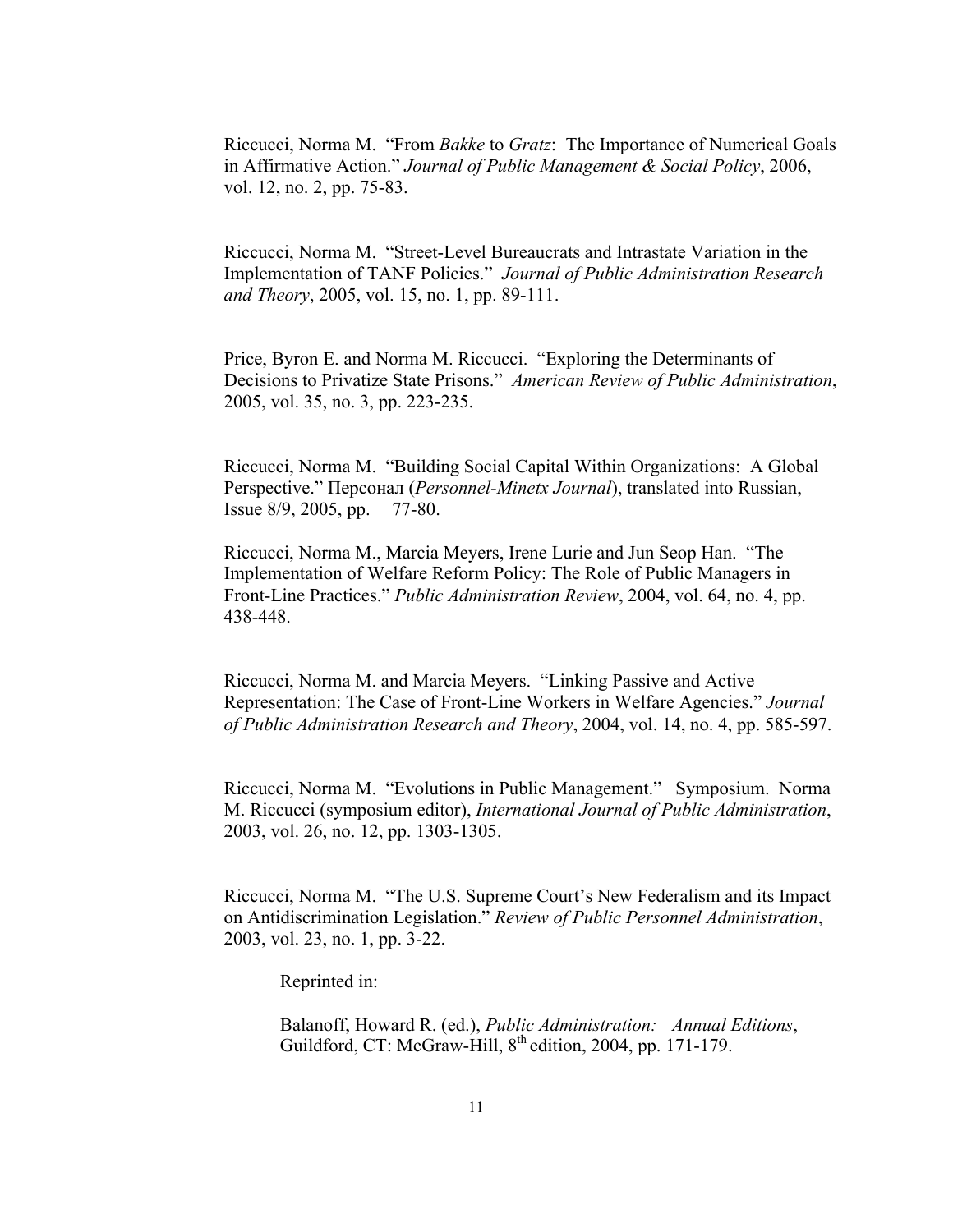Newbold, Stephanie and David H. Rosenbloom (eds.), *The Constitutional School of American Public Administration*, New York: Routledge 2017, pp. 236-252.

Lurie, Irene and Norma M. Riccucci. "Changing the "Culture" of Welfare Offices: From Vision to the Front Lines." *Administration and Society*, 2003, vol. 34, no. 6, pp. 653-677.

Riccucci, Norma M. "Managing Bureaucracies and Administrative Systems." Symposium Editor, Special Issue, *Public Administration Review*, 2002, v. 62, pp. 92-123.

Riccucci, Norma. M. "Implementing Welfare Reform in Michigan: The Role of Street-Level Bureaucrats." *International Journal of Public Administration*, 2002, vol. 25, no. 7, pp. 901-921.

Colvin, Roddrick A. and Norma M. Riccucci. "Employment Nondiscrimination Policies: Assessing Implementation and Measuring Effectiveness." *International Journal of Public Administration*, 2002, vol. 25, no. 1, pp. 95-108.

Riccucci, Norma M. and Judith R. Saidel. "Playing by the Rules, Bucking the System: Women State Agency Heads Define Their Leadership," *Spectrum: The Journal of State Government*, Winter 2002, vol. 75, no. 1, pp. 18-19.

Meyers, Marcia, Norma M. Riccucci and Irene Lurie. "Achieving Goal Congruence in Complex Environments: The Case of Welfare Reform, *Journal of Public Administration Research and Theory*, 2001, (April), vol. 11, no. 2, pp. 165-201.

Riccucci, Norma M. "The 'Old' Public Management v. the 'New' Public Management: Where Does Public Administration Fit In?" *Public Administration Review*, 2001, (March/April), vol. 61, no. 2, pp. 172-175.

Riccucci, Norma M. and Irene Lurie. "Employee Performance Evaluation in Social Welfare Offices." *Review of Public Personnel Administration*, 2001, vol. 21, no. 1, pp. 27-37.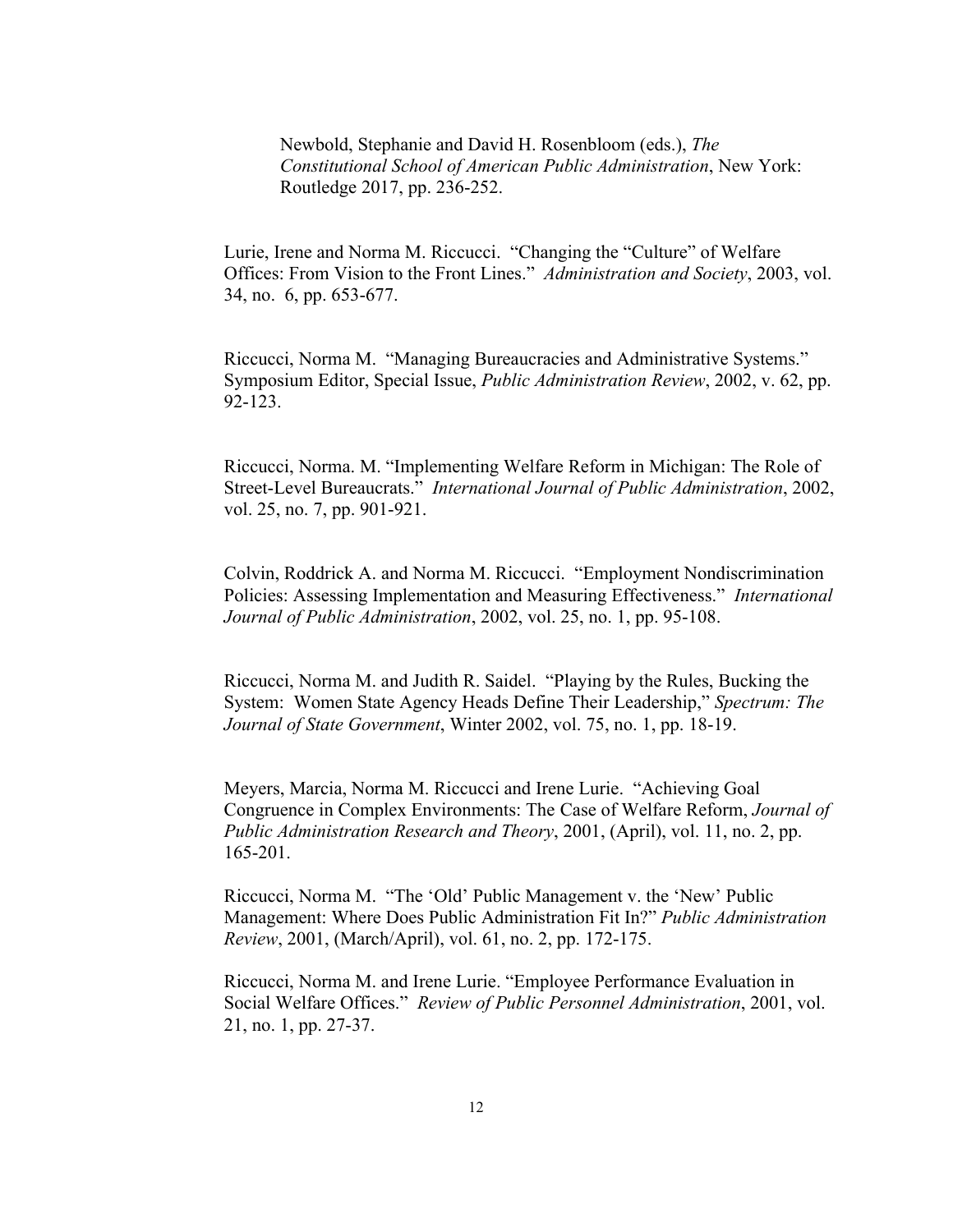Riccucci, Norma M. and Judith R. Saidel. "The Demographics of Gubernatorial Appointees: Toward an Explanation of Variation." *Policy Studies Journal*, 2001, vol. 29, no. 1, pp. 11-22.

Knowles, Eddie Ade and Norma M. Riccucci. "Drug Testing in the Public Sector: An Interpretation Grounded in Rosenbloom's Competing Perspectives Model." *Public Administrative Review*, July/August 2001, vol. 61, no. 4, pp. 424- 431.

Riccucci, Norma M. and Judith R. Saidel. "The Representativeness of State-Level Bureaucratic Leaders: A Missing Piece of the Representative Bureaucracy Puzzle." *Public Administration Review*, September/October 1997, vol. 57, no. 5, pp. 423-430.

Riccucci, Norma M. "The Legal Status of Affirmative Action: Past Developments, Future Prospects." *Review of Public Personnel Administration*, Fall 1997, vol. 27, no. 4, pp. 22-37.

Riccucci, Norma M. "Cultural Diversity Programs to Prepare for Work Force 2000: What's Gone Wrong?" *Public Personnel Management*, Spring 1997, vol. 26, no. 1, pp. 35-41.

Reprinted in:

Thompson, Frank J. *Classics of Public Personnel Policy*. Belmont, CA: Wadsworth/Thompson, 2003 pp. 346-351.

Riccucci, Norma M., and Charles Gossett. "Employment Discrimination in State and Local Government: The Lesbian and Gay Male Experience." *American Review of Public Administration*, June 1996, vol. 26, no.2, pp. 175-200.

Riccucci, Norma M. "Execucrats, Politics and Public Policy: What Are the Ingredients for Successful Performance in the Federal Government?" *Public Administration Review*, May/June 1995, vol. 55, no. 3, pp. 219-230.

Reprinted in:

Richard J. Stillman II (ed.), *Public Administration: Concepts and Cases*, Boston: Houghton Mifflin Co., 6th edition, 1996, pp. 419-433.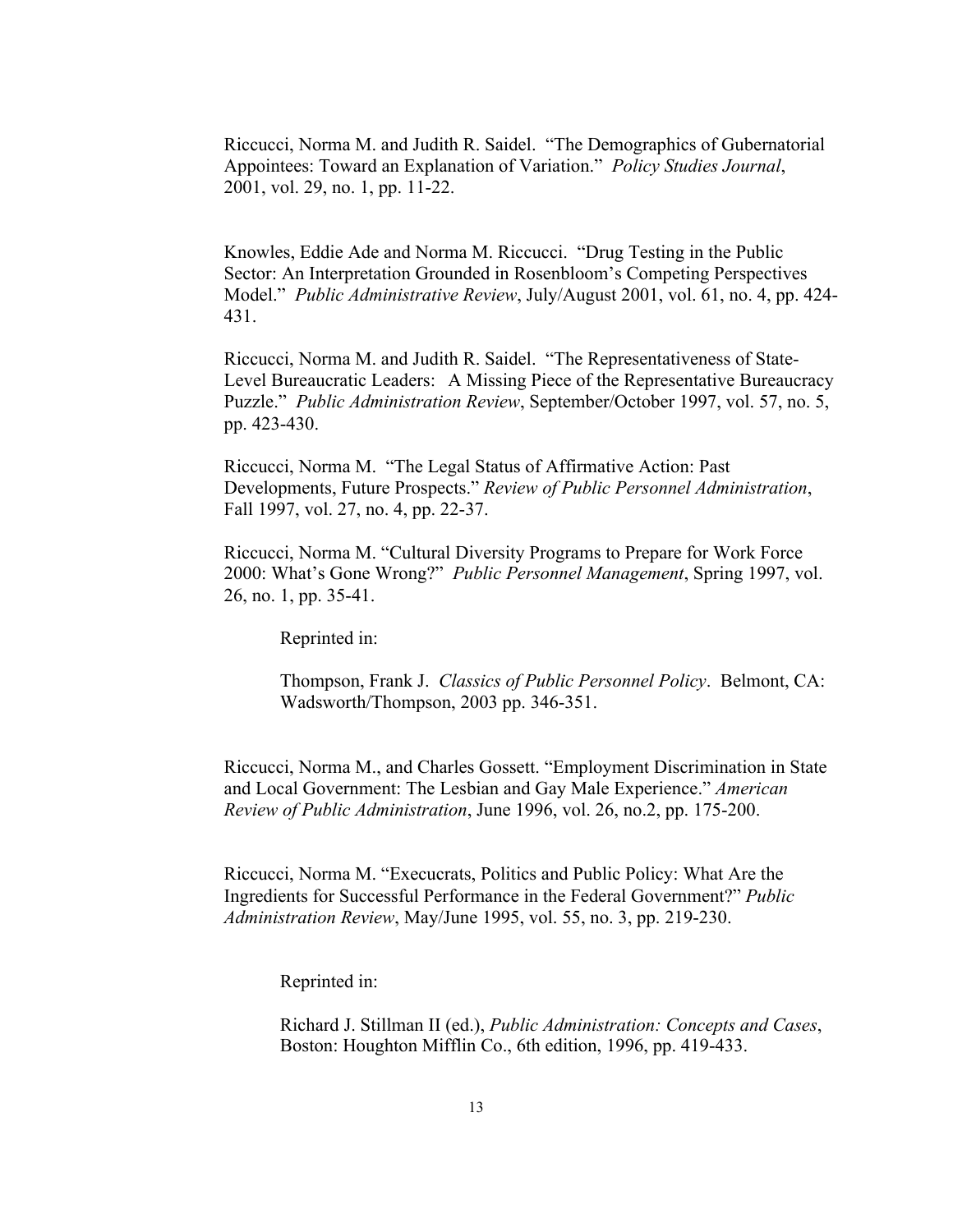Ban, Carolyn and Norma M. Riccucci. "New York State: Civil Service Reform in a Complex Political Environment." *Review of Public Personnel Administration*, Spring 1994, vol. 14, no. 2, pp. 28-39.

Riccucci, Norma M. and Eddie Ade Knowles. "Drug Testing in the Public Sector: The Role of Unions." *International Journal of Public Administration*, 1993, vol. 16, no. 6, pp. 891-919.

Thompson, Frank J., Norma M. Riccucci and Carolyn Ban. "Drug Testing in the Federal Workplace: An Instrumental: and Symbolic Assessment." *Public Administration Review*, November/December 1991, vol. 51, no. 6, pp. 515-525.

Riccucci, Norma M."Merit, Equity and Test Validity: A New Look at an Old Problem." *Administration and Society*, May 1991, vol. 23, no. 1, pp. 74-93.

Riccucci, Norma M. "Federal Sector Union Liability for Breach of Duty of Fair Representation Under Title VII of the Civil Rights Act: The Problem of Legal Uncertainty." *International Journal of Public Administration*, April 1991, vol. 14, no. 3.

Riccucci, Norma M."Apprenticeship Training in the Public Sector: Its Use and Operation for Meeting Skilled Craft Needs." *Public Personnel Management*, Summer 1991, vol. 20, no. 2, pp. 181-193.

Riccucci, Norma M."Drug Testing in the Public Sector: A Legal Analysis." *The American Review of Public Administration*, June 1990, vol. 20, no. 2, pp. 95-106.

Riccucci, Norma M. and Carolyn Ban. "The Unfair Labor Practice Process as a Dispute-Resolution Technique in the Public Sector: The Case of New York State," *Review of Public Personnel Administration*, Spring 1989, vol. 9, no. 2, pp. 51-67.

Riccucci, Norma M. "Union Liability for Wage Disparities Between Women and Men," *University of Detroit Law Review*, April 1988, vol. 65, no. 3, pp. 379-401.

Riccucci, Norma M. "A Typology for Union Discrimination: A Public Sector Perspective," *Public Personnel Management*, Spring 1988, vol. 17, no. 1, pp. 41- 51.

Riccucci, Norma M. "Nonpunitive Discipline in the Public Sector." *International Journal of Public Administration*, vol. 11, no. 1, 1988, pp. 117-134.

Riccucci, Norma M. "Black Employment in Municipal Work Forces," *Public*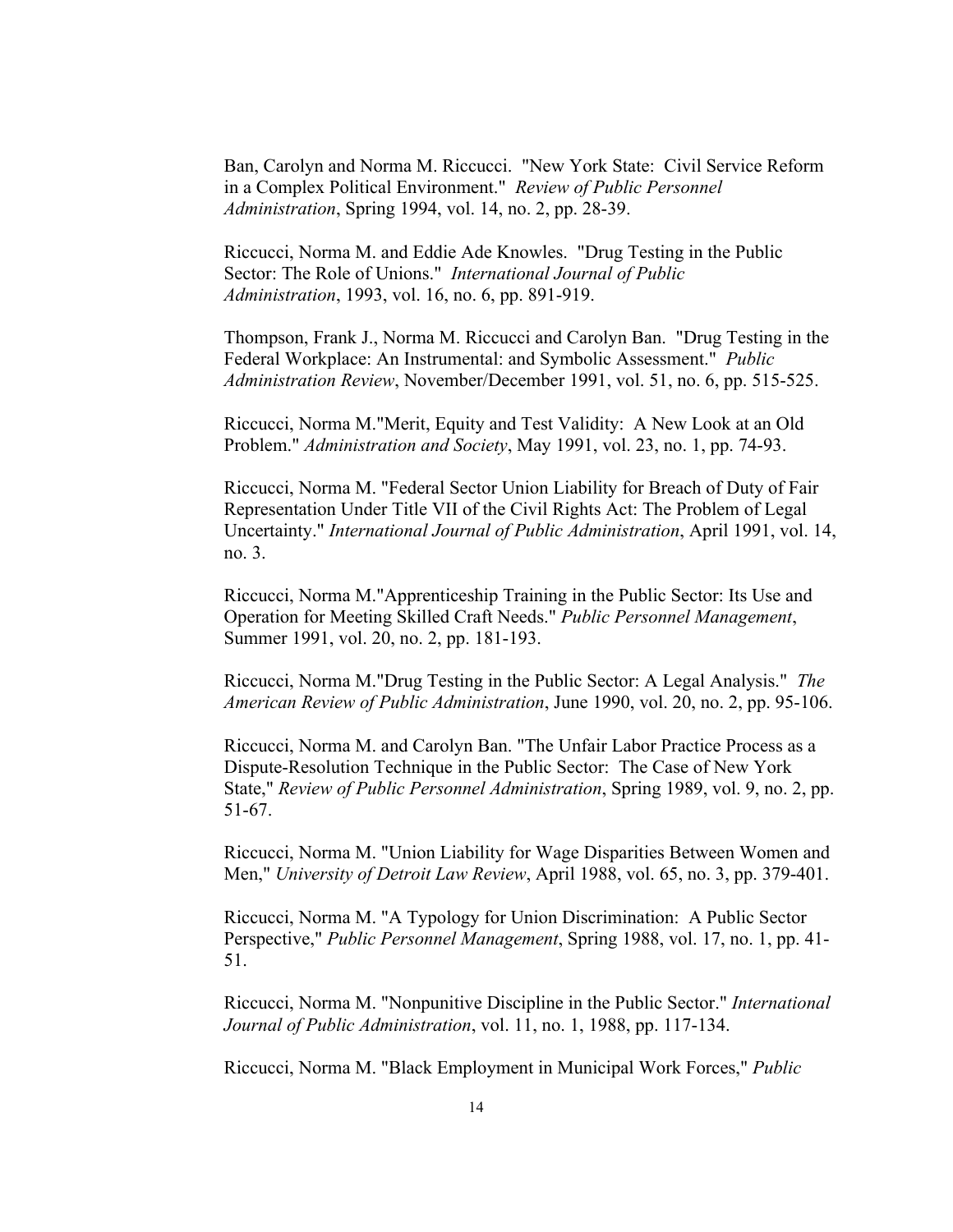*Administration Quarterly*, Spring 1987, vol. 11, no. 1, pp. 76-89.

Riccucci, Norma M. and Gary Wheeler. "Positive Employee Performance: An Innovative Approach to Employee Discipline," *Review of Public Personnel Administration*, Fall 1987, vol. 8, no. 1, pp. 49-63.

Riccucci, Norma M. "Female and Minority Employment in City Government: The Role of Unions," *Policy Studies Journal*. September 1986, vol. 15, no. 1, pp.  $3 - 15$ .

Saurman, Frank and Norma M. Riccucci. "What are the Alternatives to Financing Students in Higher Education during a Period of Retrenchment?" *Journal of Student Financial Aid*, vol. 3, no. 2, Spring 1983, pp. 35-43.

### Book Chapters and Essays

Riccucci, Norma M. and Mauricio Astudillo Rodas. "Future Challenges to a Diverse Workforce." In, Bram Steijn and Eva Knies (eds.), *Research Handbook on Human Resources Management in the Public Sector*, Cheltenham, UK: Edward Elgar Publishing, 2021, pp. 349-360.

Astudillo Rodas, Mauricio and Norma M. Riccucci. "Personnel Management." In, Thomas Andrew Bryer (ed.), *Handbook of Theories of Public Administration and Management*, Cheltenham, UK: Edward Elgar Publishing, 2021, pp. 167-178.

Riccucci, Norma M. "The Emerging Public Leader: Characteristics, Opportunities and Challenges." In, James L. Perry (ed.), *Building a Government and Public Service for the 21st Century*, Philadelphia, PA: University of Pennsylvania Press, 2020, pp. 243-264.

Riccucci, Norma M. "The Ethical and Moral Bases of Social Equity." In, Carole L. Jurkiewicz (ed.), *Global Corruption & Ethics Management: Translating Theory into Action*, Lanham, MD: Rowman & Littlefield, 2020, pp. 119-126.

Van Ryzin, Gregg G. and Norma M. Riccucci. "Representative Bureaucracy: An Experimental Approach." In, Oliver James, Sebastian R. Jilke and Gregg G. Van Ryzin (eds.), *Experiments in Public Management Research*, Cambridge: Cambridge University Press, 2017, pp. 313-328.

"The Significance of the New Federalism to the Constitutional School of Public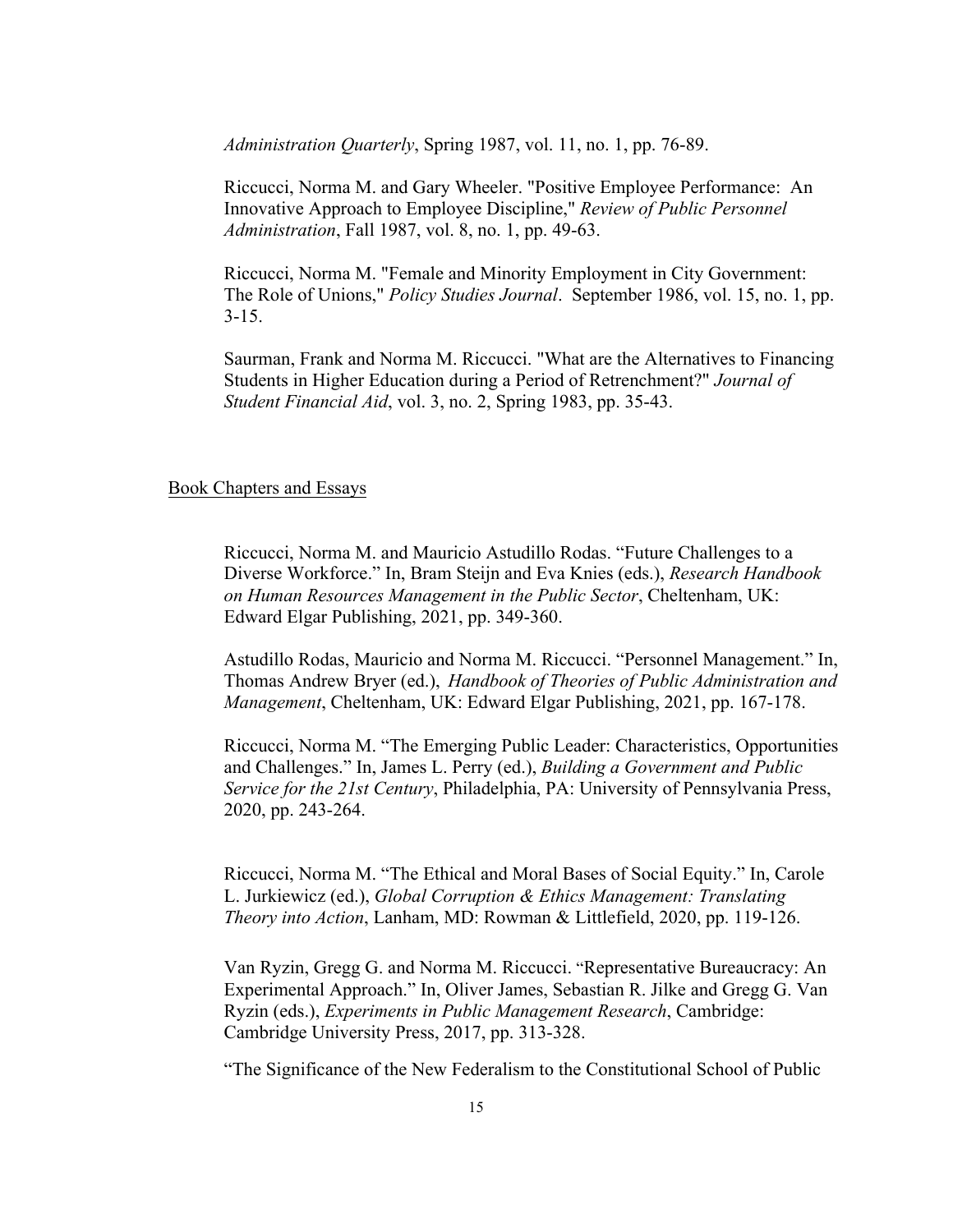Administration." In, Stephanie Newbold and David H. Rosenbloom (eds.), *The Constitutional School of American Public Administration*, New York: Routledge 2017, pp. 231-235.

"From Sameness to Differentness." In, Mary E. Guy and Marilyn Rubin (eds.), *The Professionalization of Public Service: Past Trends; Future Promise*, M.E. Sharpe, Armonk, NY, 2015, pp. 192-209.

"Frances Perkins." In, Melvin Dubnick and Domonic Bearfield (eds.), *Encyclopedia of Public Administration and Public Policy*, New York: Taylor and Francis, 3rd edition, 2015, pp. 2432-2436.

"Equal Employment Opportunity and Affirmative Action." In, Melvin Dubnick and Domonic Bearfield (eds.), *Encyclopedia of Public Administration and Public Policy*. New York: Taylor and Francis, 3<sup>rd</sup> edition, 2015, pp. 1192-1196.

"Affirmative Action and the Law." In, Norma M. Riccucci (ed.), *Public Personnel Management: Current Concerns, Future Challenges*, New York: Longman Press, 2012, pp. 39-49.

"Diversity and Cultural Competency." In, Norma M. Riccucci (ed.), *Public Personnel Management: Current Concerns, Future Challenges*, New York: Longman Press, 2012, pp. 50-59.

"Recapitalizing Public Personnel and Human Resources Management." In, Robert F. Durant (ed.), *The Oxford Handbook of American Bureaucracy*, New York: Oxford University Press, 2010, pp. 691-713.

"Employment Discrimination." In William Cunion and Paul J. Quirk, (eds.), *Governing America*: *Major Decisions Of Federal, State, and Local Governments From 1789 To The Present*, New York: Facts on File, 2011, pp. 242-247.

"Human Resources Management: Current and Future Challenges." In Donald C. Menzel and Harvey L. White (eds.), *The State of Public Administration: Issues, Problems, Challenges*, Armonk, NY: M.E. Sharpe, 2011, pp. 127-141.

Fattore, Giovanni and Norma M. Riccucci. "Introduction: Intergovernmental Relations and Welfare." In Edoardo Ongaro, Andrew Massey, Marc Holzer, and Ellen Wayenberg (eds.), *Policy, Performance and Management in Governance and Intergovernmental Relations*. Northampton, MA: Edward Elgar Publishing, 2011, pp. 295-298.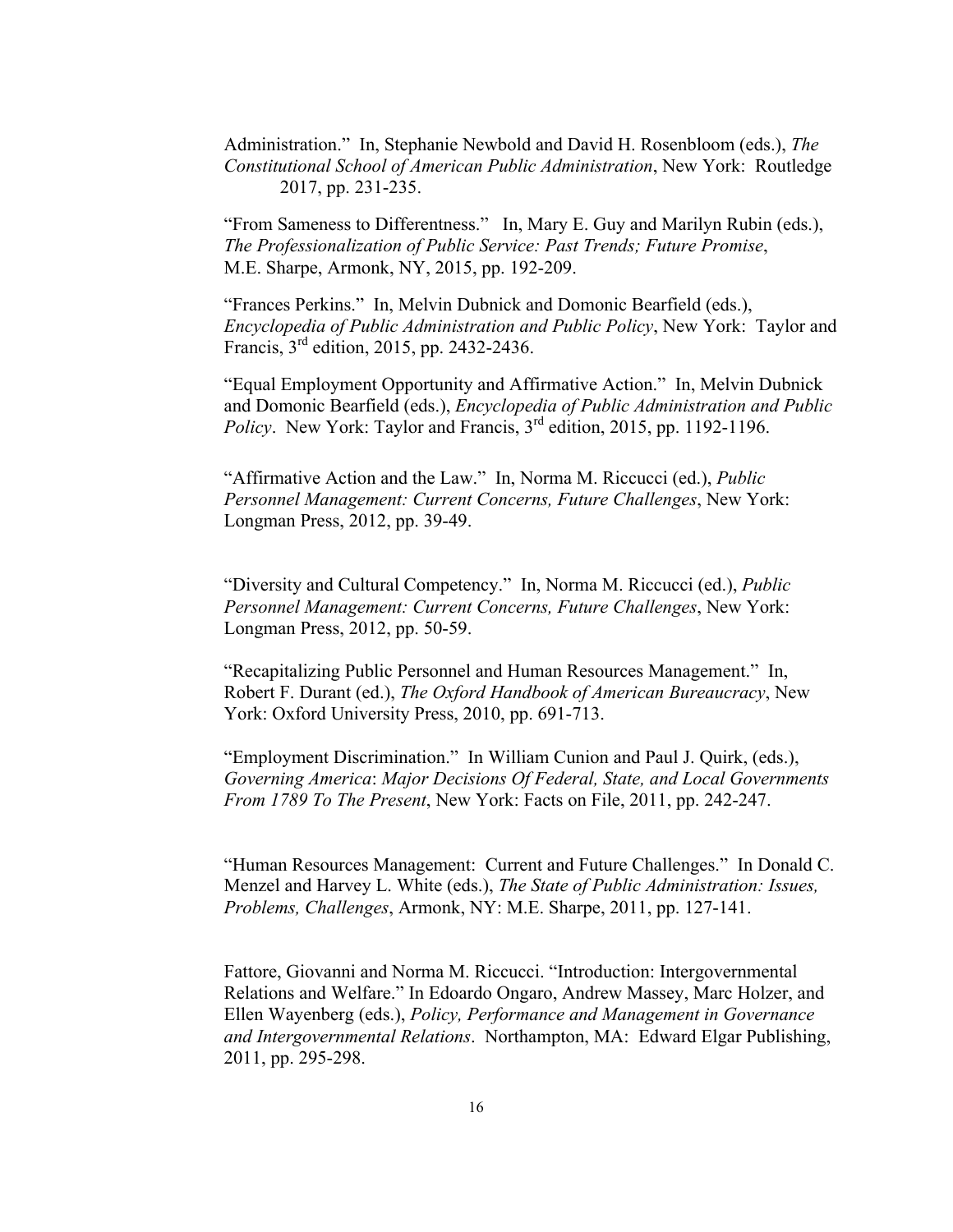"A Practical Guide to EEO and Affirmative Action." In, Stephen E. Condrey, (ed.), *Handbook of Practical Human Resource Management*, 3rd edition. San Francisco: Jossey-Bass, 2010, pp. 455-474; 879-880.

"A Global Comparative Analysis of Digital Governance Practices." In, Abid Thyab Al Ajeeli and Yousif A. Latif Al-Bastaki (eds.), *Handbook of Research on E-Services in the Public Sector: E-Government Strategies and Advancements*. Hershey, PA: IGI Publishing, 2010, pp. 1-13 (co-author: Marc Holzer).

"The Logic of Inquiry in the Field of Public Administration." In, Kaifeng Yang and Gerald J. Miller (eds.), *Handbook of Research Methods in Public Administration*, 2<sup>nd</sup> edition, New York: Taylor and Francis, 2008, pp. 3-11.

"Tokenism." In, John H. Moore (ed.), *Encyclopedia of Race and Racism*. Detroit, MI: Macmillan Reference, 2008, pp. 132-134.

"Equal Employment Opportunity and Affirmative Action." In, Jack Rabin (ed.), *Encyclopedia of Public Administration and Public Policy*. New York: Taylor and Francis,  $2<sup>nd</sup>$  edition, 2007, pp. 681-685.

"Equal Employment Opportunity and Affirmative Action." In, Jack Rabin and T. Aaron Wachhaus (eds.), *Encyclopedia of Public Administration and Public Policy*, 2<sup>nd</sup> edition, 2008, informaworld, online: http://www.informaworld.com/smpp/title~content=t789671754

"Mary Ellen Guy: The Quintessential Leader in Public Administration." In, Claire L. Felbinger and Wendy A. Haynes (eds.), *Profiles of Outstanding Women in Public Administration*. Washington, D.C.: American Society for Public Administration, 2007, pp. 73-77.

"Public Administration Pedagogy: What Exactly is It?" In, Jack Rabin, W. B. Hildreth, and Gerald J. Miller (eds.), *Handbook of Public Administration*, 3rd edition, New York: Taylor and Francis, 2007, pp. 757-765.

"The Legal Status of Affirmative Action in Employment." In, Ronald R. Sims (ed.), *Contemporary Human Resource Management Challenges, Issues and Opportunities*." Charlotte, North Carolina: Information Age Publishing, 2007, 55-67.

"Integrating Citizen-Driven Measures and Performance Improvement." In, Marc Holzer (ed.), *Citizen-Driven Government Performance*. Newark: National Center for Public Productivity and the Seoul Development Institute, 2006, pp. 77-90.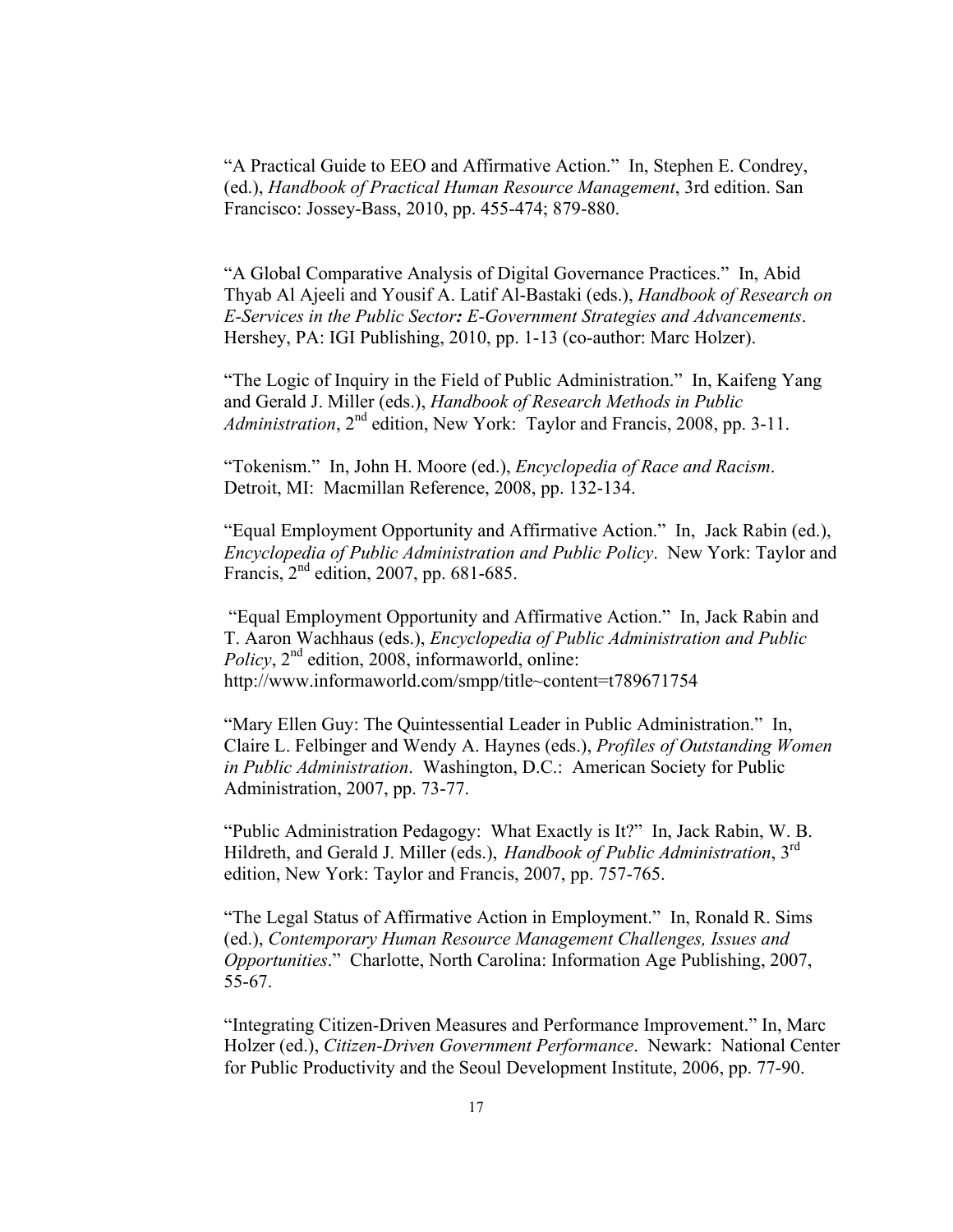"Civil Service Reform in New York State: A Quiet Revolution." In, J. Edward Kellough and Lloyd G. Nigro (eds.), *State Civil Service Reform*. Albany, NY: SUNY Press, 2006, pp. 303-313.

"The Criteria of Action in Reforming and Advancing the Administrative State: How do we Determine or 'Know' Effectiveness?" In, Howard McCurdy and David H. Rosenbloom (eds.), *Revisiting Dwight Waldo's Administrative State*. Washington, D.C.: Georgetown University Press, 2006, pp. 55-70.

"Affirmative Action in the 21st Century." In, Riccucci (ed.) *Public Personnel Management: Current Concerns, Future Challenges, NY: Longman Press, 4<sup>th</sup>* edition, 2006, pp. 51-57.

"Managing Diversity: Redux." In, Riccucci (ed.) *Public Personnel Management: Current Concerns, Future Challenges, NY: Longman Press, 4<sup>th</sup> edition, 2006, pp.* 58-69.

"A Practical Guide to EEO and Affirmative Action." In, Stephen E. Condrey, (ed.), *Handbook of Practical Human Resource Management*, 2d edition. San Francisco: Jossey-Bass, 2005, pp. 403-422.

"Cultural Diversity Programmes to Prepare for the 21<sup>st</sup> Century: Failures and Lost Opportunities." In, Lyn Davidson and Sandra Fielden (eds.), *Individual Diversity and Psychology in Organizations: A Handbook in the Psychology of Management in Organizations*. Sussex, UK: John Wiley & Sons Limited, 2003, pp. 355-363.

"The Politicized Administrative Environment: Public Administration in the United States." In, Krishna K. Tummala (ed.), *Comparative Bureaucratic Systems*. Lanham, MD: Lexington Books, 2003, pp. 81-96 (co-author: David M. Van Slyke).

"Equal Employment Opportunity and Affirmative Action." In, Jack Rabin (ed.), *Encyclopedia of Public Administration and Public Policy*. New York: Marcel Dekker, Inc., 2003, pp. 449-453.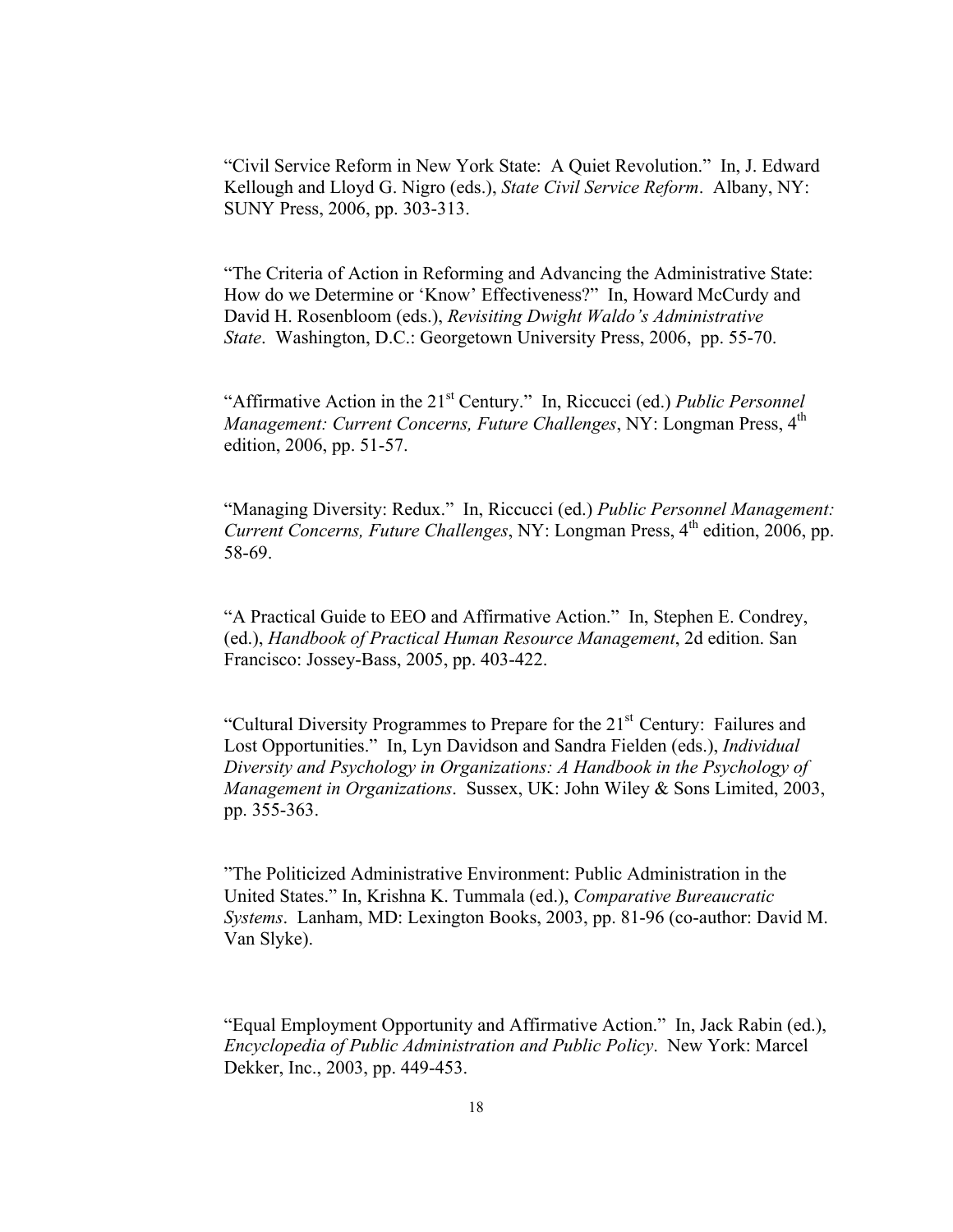"Managing Across Boundaries: A Case Study of Dr. Helene Gayle and the AIDS Epidemic." In, Mark A. Abramson and Kevin M. Bacon (eds.), *Leaders*. Lanham, MD: Rowman & Littlefield Publishers, Inc., 2002, pp. 55-84.

"The Immortality of Affirmative Action." In, Ban and Riccucci (eds.) *Public Personnel Management: Current Concerns, Future Challenges*, NY: Longman Press, 3rd edition, 2002, pp. 72-84.

"Managing Diversity in the Government Workplace." In, Ban and Riccucci (eds.) *Public Personnel Management: Current Concerns, Future Challenges*, NY: Longman Press, 3rd edition, 2002, pp. 85-94.

"Excellence in Administrative Leadership." In, Kevin Theakston (ed.), *Bureaucrats and Leadership*. London: Macmillan Press LTD, 2000, pp. 17-38.

"Reinventing Government." In, Nelson W. Polsby (ed.), *Annual Review of Political Science*, 1998, vol. 1, pp. 231-257, (co-author: Frank J. Thompson).

"Constitutions, Statutes, Regulations and Labor Relations: Dispute Resolution in a Complex Authority Mix." In, Phillip J. Cooper and Chester Newland (eds.), *Handbook of Public Law and Public Administration*. San Francisco: Jossey-Bass, 1997, pp. 274-286.

"A Practical Guide to EEO and Affirmative Action." In, Stephen E. Condrey, (ed.), *Handbook of Practical Human Resource Management*. San Francisco: Jossey-Bass, 1997: 165-182.

"Will Affirmative Action Survive into the  $21<sup>st</sup>$  Century?" In, Ban and Riccucci (eds.) *Public Personnel Management: Current Concerns, Future Challenges*, NY: Longman Press, 2d edition, 1997, pp. 57-72.

"Models of Excellence in Workplace Diversity," In, Ban and Riccucci (eds.) *Public Personnel Management: Current Concerns, Future Challenges*, NY: Longman Press, 2d edition, 1997, pp. 73-90 (co-author: Tamu Chambers).

"Personnel Systems and Labor Relations: Steps Toward a Quiet Revitalization." In, Frank J. Thompson (ed.), *Revitalizing State and Local Public Service*. San Francisco: Jossey-Bass, 1993, pp. 71-103 (co-author: Carolyn Ban).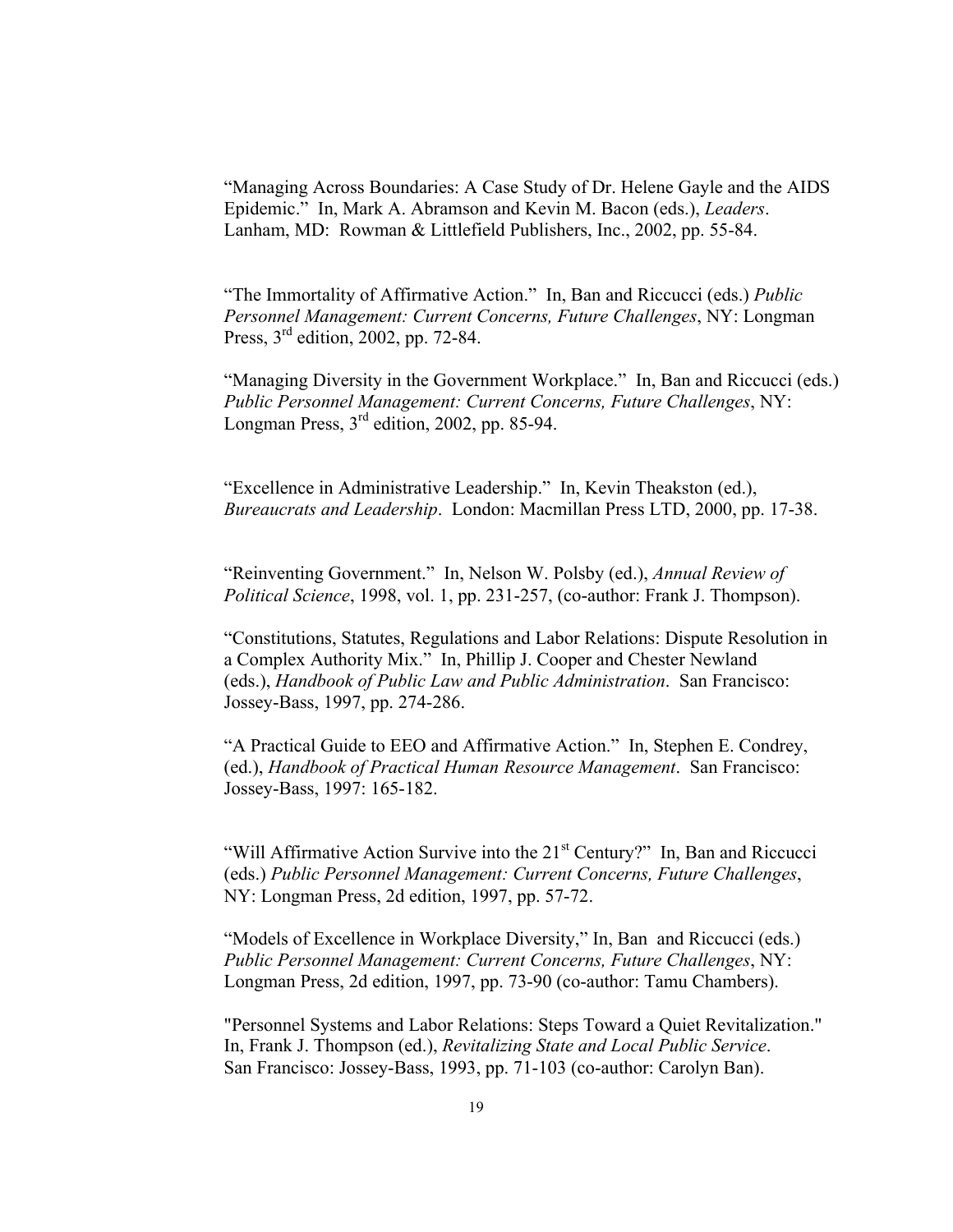"Affirmative Action in the 21st Century: New Approaches and Developments." In, Ban and Riccucci (eds.), *Public Personnel Management: Current Concerns, Future Challenges*. NY: Longman Press, 1991, pp. 89-99.

"Biological Testing and Personnel Policy: Drugs and the Federal Workplace" (co-authors). In, Ban and Riccucci (eds.) *Public Personnel Management: Current Concerns, Future Challenges*. NY: Longman Press, 1991, pp. 156-171 (coauthors: Frank Thompson and Carolyn Ban).

"Productivity and the Personnel Process." In Marc Holzer (ed.), *Public Productivity Handbook*, Marcel Dekker, 1992 (co-authors: Sue Faerman and Carolyn Ban).

"Equity in Federal Employment in the United States," in *Equity in Public Employment Across Nations* (Krishna K. Tummala, editor), Lanham, MD: University Press of America, 1989, pp. 23-48 (co-author: David Rosenbloom).

"A Theoretical Approach to Public Personnel Reform," *Bureaucratic and Governmental Reform* (Donald J. Calista, ed), JAI Press, l986, pp. 73-87 (coauthor: David Rosenbloom).

#### Book Reviews

Bozeman, Barry and Mary K. Feeney. 2011. *Rules and Red Tape: A Prism for Public Administration Theory and Research* (Armonk, NY: M.E. Sharpe, 2011), *Public Administration Review*, May/June 2012, vol. 72, no. 3, pp.463-465.

Black, William K. The Best Way to Rob a Bank is to Own One: How Corporate Executives and Politicians Looted the S&L Industry (Austin: University of Texas Press, 2005), *Public Administration Review*, March/April 2006, vol. 66, no. 2, p. 290.

Mastracci, Sharon H. *Breaking Out of the Pink-Collar Ghetto: Policy Solutions for Non-College Women* (Armonk, NY: M.E. Sharpe), *Review of Public Personnel Administration*, December 2005, vol. 25, no. 4, pp. 384-386.

Maynard-Moody, Steven and Michael Musheno. *Cops, Teachers, Counselors: Stories from the Front Lines of Public Service* (Ann Arbor: University of Michigan Press, 2003),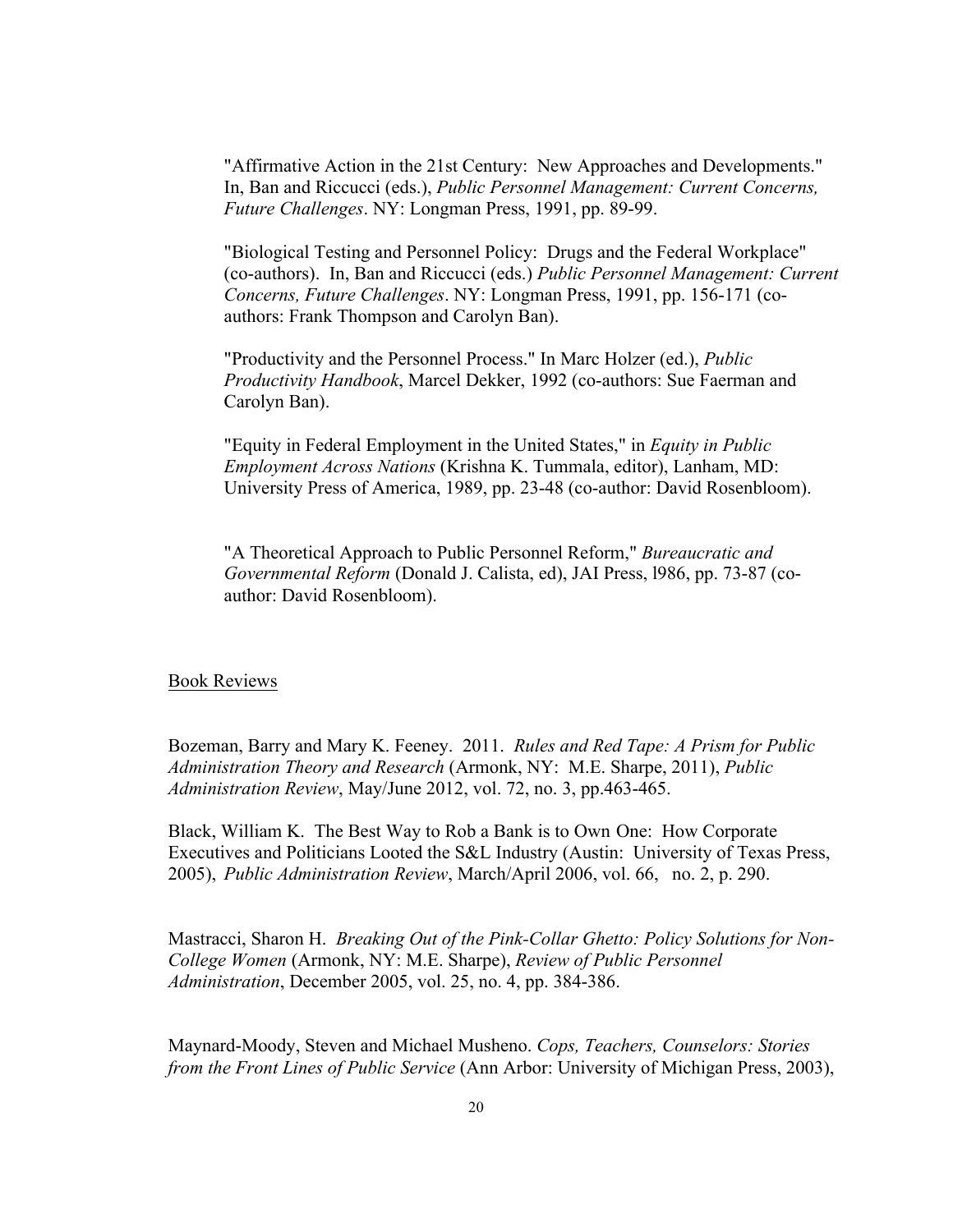*Public Administration Review*, March/April, 2005, vol. 65, no. 2, pp. 243-245.

Guy, Mary E., ed. *Women and Men of the States: Public Administrators at the State Level* (Armonk, NY: M.E. Sharpe, Inc., 1992), *Public Administration Review,*  January/February, 1994, vol. 54, no. 1, p. 84.

Coleman, Charles J. *Managing Labor Relations in the Public Sector* (Jossey-Bass, 1990), *Public Administration Review*, vol. 51, no. 4, 1991, pp. 369-370.

Gottfried, Frances. *The Merit System and Municipal Civil Service: A Fostering of Social Inequality* (Greenwood Press, 1988), *Public Administration Review*, vol. 49, no. 6, 1989, pp. 567-568.

Baum, Howell S. *The Invisible Bureaucracy* (Oxford University Press, 1987), *American Political Science Review*, vol. 83, March 1989, pp. 315-316.

Kelly, Rita Mae and Jane Bayes. *Comparable Worth, Pay Equity and Public Policy* (Greenwood Press, 1988), *Women and Politics*, vol. 9, no. 2, 1989, pp. 69-71.

#### **Other**

Riccucci, Norma M. "Forward." *Foundations of Public Administration*, Jos C.N. Raadschelders and Richard J. Stillman II (eds.), Irvine, Melvin & Leigh, Publishers, 2017, pp.vii-viii.

Riccucci, Norma M. "Forward." *Cultural Competency for Public Administrators*, Kristen A. Norman-Major and Susan T. Gooden (eds.), Armonk, M.E. Sharpe, 2012, pp. vii-viii.

Riccucci, Norma M. Letter to the Editor, *New York Times*, March 3, 2011, p. A26. http://www.nytimes.com/2011/03/03/opinion/l03unions.html? r=3&ref=todayspaper

Riccucci, Norma M. Letter to the Editor, *New York Times*, January 5, 2008. "Reflections on Iowa's Day in the Sun." http://www.nytimes.com/2008/01/05/opinion/ lweb05iowa.html?\_r=1&oref=slogin

Riccucci, Norma M. Letter to the Editor, *New York Times*, November 6, 1986. p. A34. "Meese Sang Another Song on Affirmative Action."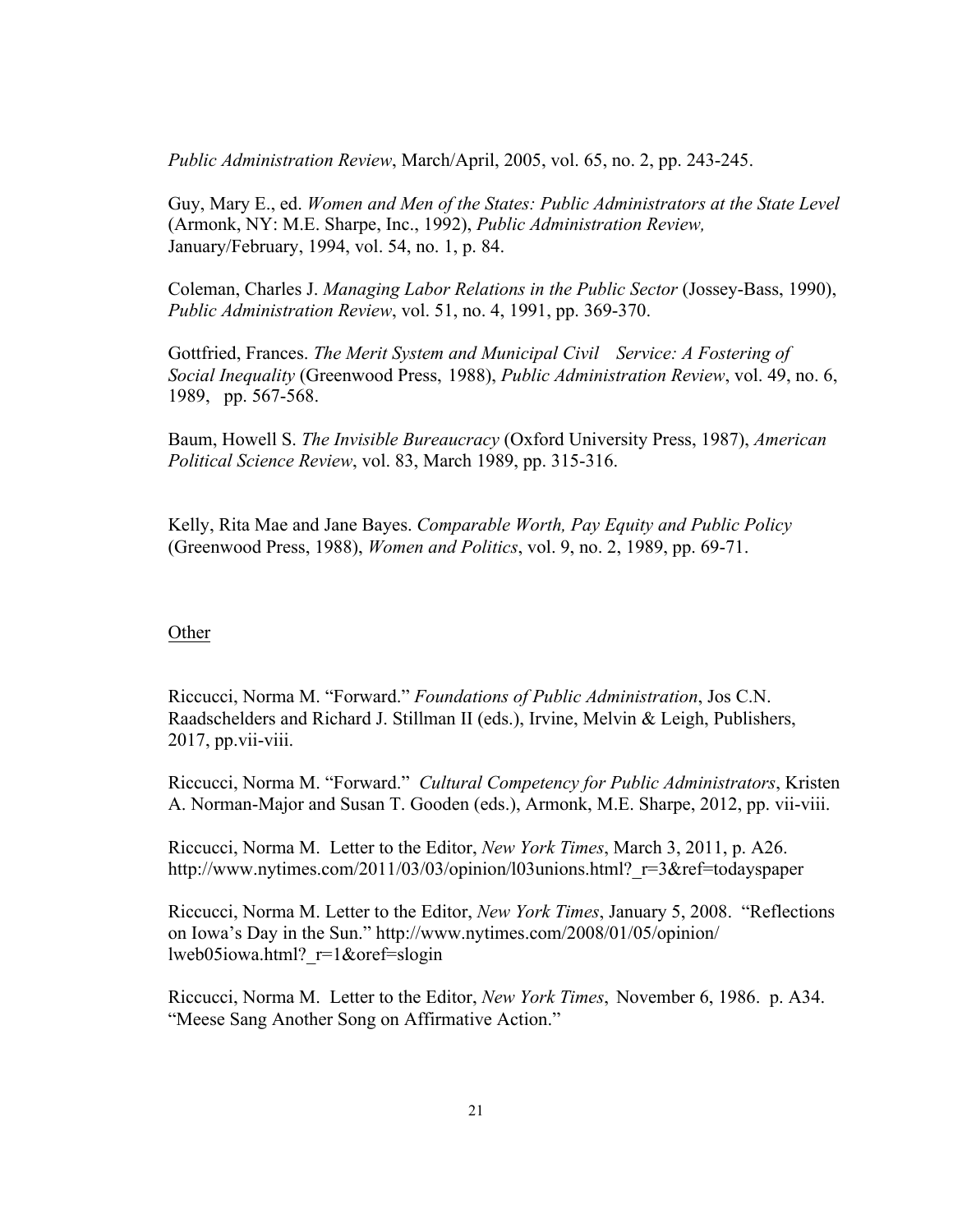## **GRANTS**

U.S. Department of Health and Human Services. "Front Line Management and Practice Study." \$600,000, 1997-2000 (Senior Investigator).

The PricewaterhouseCoopers Endowment for the Business of Government. "Managing Across Agencies and Boundaries: A Case Study of Dr. Helene Gayle and the AIDS Epidemic." Endowment, \$15,000, 2001 (Principal Investigator).

The Ford Foundation. "Appointed Policy Makers in State Government: Phase II." \$250,000, 1997-1999 (Co-Principal Investigator: Judith Saidel).

The Ford Foundation. "Completing the Public Record: Appointed Policy Makers in State Government." \$157,000, 1995-1997 (Co-Principal Investigator: Judith Saidel).

### **COMMUNITY ENGAGEMENT**

"The Birth of a Movement." Black History Month Event: Documentary Screening and Panel Discussion. Speaker. School of Public Affairs and Administration, Rutgers Newark. February 25, 2019.

# **AWARDS AND HONORS**

Doctor Honoris Causa (honorary degree), IDHEAP, Swiss Graduate School of Public Administration, University of Lausanne, Switzerland, Dies Academicus ceremony, June 3, 2022.

Herbert Simon Award, for significant career contributions to the scientific study of bureaucracy, Midwest Political Science Association, 2021.

Deil S. Wright Lecture in Public Administration, University of North Carolina, Chapel Hill, School of Government, 2021.

H. George Frederickson Award for Career Contributions in Public Management Research, Public Management Research Association, 2020.

William Duncombe Excellence in Doctoral Education Award, NASPAA, 2020.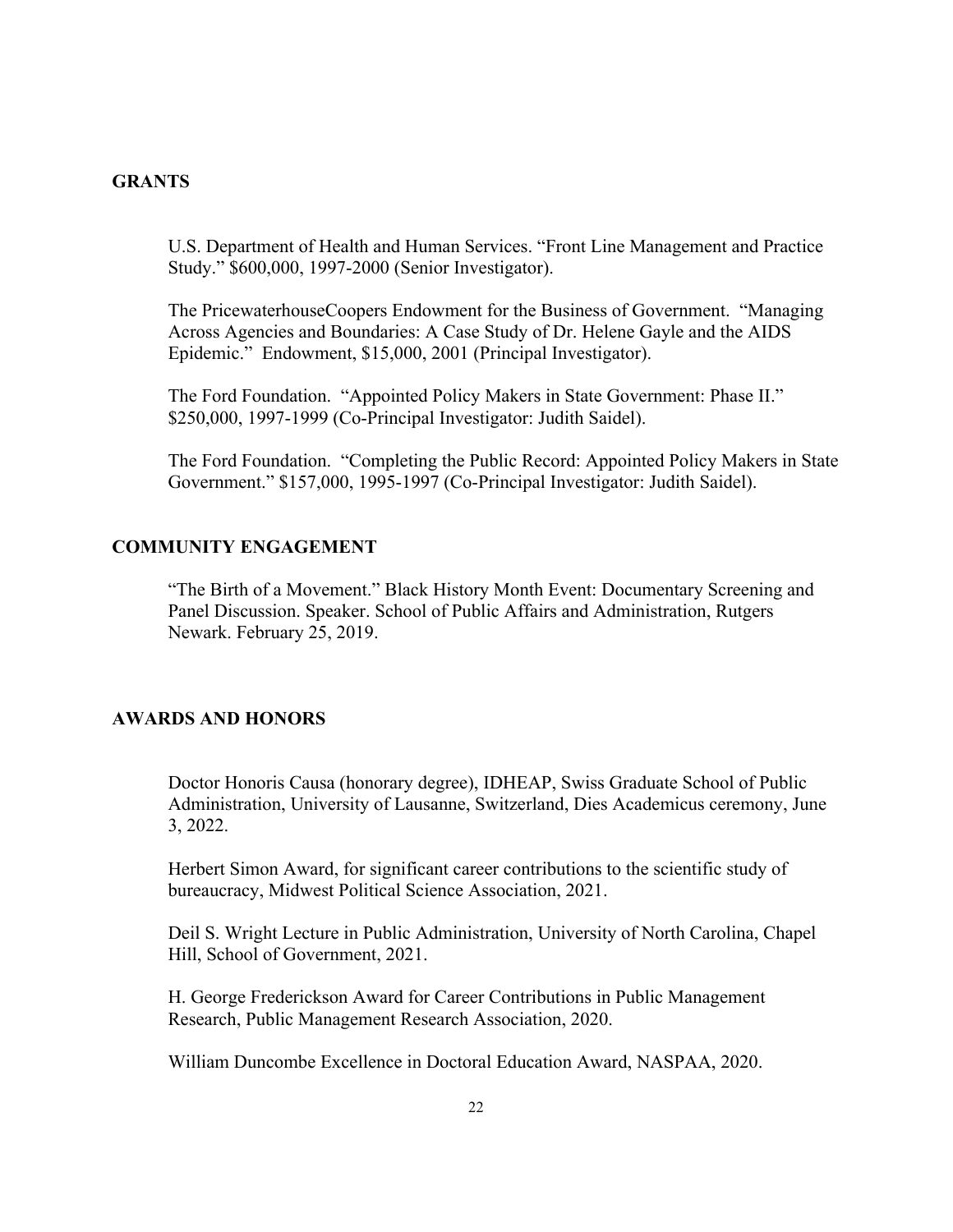John Gaus Award for a lifetime of exemplary scholarship in the joint tradition of political science and public administration, American Political Science Association, 2018.

Dwight Waldo Award for outstanding contributions to the professional literature of public administration over an extended career, American Society for Public Administration, 2016.

Section on Personnel Administration and Labor Relations, Best Book Award, American Society for Public Administration, 2018: *Public Personnel Management: Current Concerns, Future Challenges*. New York: Routledge, Sixth Edition, 2018.

Section on Public Administration Research, Best Book Award, American Society for Public Administration, 2012: *Public Administration: Traditions of Inquiry and Philosophies of Knowledge*. Washington, D.C.: Georgetown University Press, 2010.

Rutgers, The State University of New Jersey, Board of Trustees Award for Excellence in Research, 2010.

President, Public Management Research Association, Fall 2007 to Fall 2009.

Herbert Simon Award for Best Book, American Political Science Association, 2009: *How Management Matters: Street-Level Bureaucrats and Welfare Reform*. Washington, D.C.: Georgetown University Press, 2005.

Visiting Scholar, Lecture Series, Hong Kong. Department of Public and Social Administration, City University of Hong Kong, Kowloon, Hong Kong SAR, March 1-8, 2009.

Charles H. Levine Award for Excellence in Public Administration Research, Teaching and Service, American Society for Public Administration, 2006.

Hatfield Scholar, Mark O. Hatfield School of Government at Portland State University, 2006.

Fellow, National Academy of Public Administration, 2005.

Inducted into Phi Beta Delta, Honor Society for International Scholars, in recognition of achievements in the areas of international education and exchange, 2005.

Rita Mae Kelly Award for Research Excellence, Section for Women in Public Administration, American Society for Public Administration, 2005.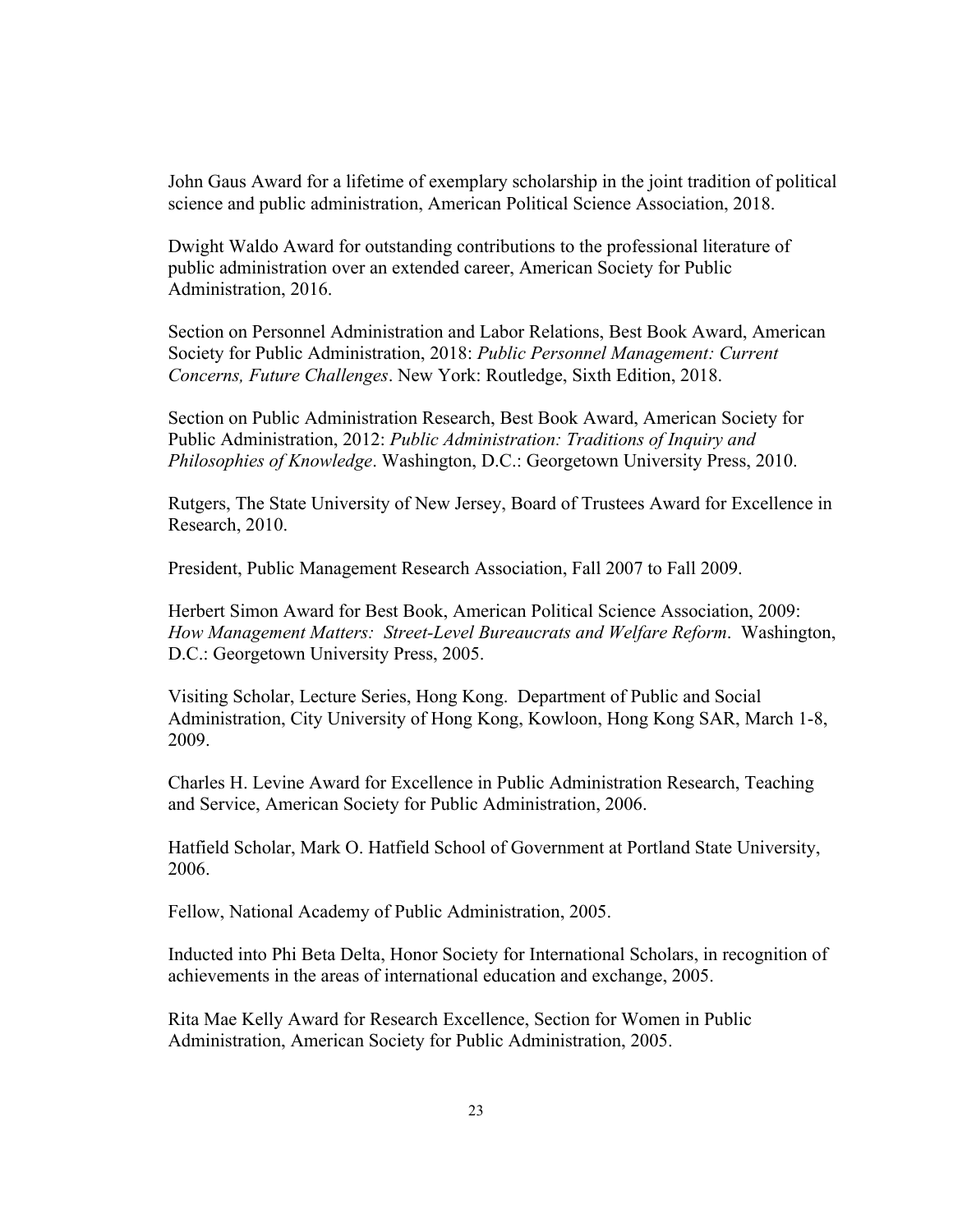Special Editor, *Public Administration Review*, "Administrative Profiles." 2005 – 2011.

Special Co-Editor, Персонал (*Personnel- Mix Journal*), Series on Public Personnel and Human Resources Management in Government for Russian journal, 2005-2006.

Chair, Public Administration Section, American Political Science Association, 2004- 2005.

Distinguished Research Award. ASPA/NASPAA (American Society for Public Administration/National Association for Schools of Public Affairs and Administration), 2002.

Member, Academic Advisory Board, Partnership for Public Service, 2002-2005.

Visiting Scholar, Lecture Series, Virginia Commonwealth University, School of Government and Public Affairs, Richmond, Virginia, April 15-16, 2004. "Building Social Capital Within Organizations."

"Coordinating Editor, Special Issue, Democratic Governance in the Aftermath of September 11, 2001." *Public Administration Review*, March 2003.

"President's Award for Excellence in Research." University at Albany, State University of New York, 2001.

"Award for Scholarship in Public Sector Human Resources." American Society for Public Administration, Section on Personnel Administration and Labor Relations, 2000.

## **RESEARCH PUBLICATIONS/REPORTS**

"Local Unit Alignment, Reorganization, and Consolidation Commission: Literature Reviews and Analyses," 2008, editing with Holzer, Fry, Van Ryzin, et. al. http://nj.gov/dca/affiliates/luarcc/publications/

"Managing Across Agencies and Boundaries: A Case Study of Dr. Helene Gayle and the AIDS Epidemic." The PricewaterhouseCoopers Endowment for the Business of Government. 2001.

"Appointed Policy Makers in State Government: The Regional Profile." Summer 1997 (with Judith Saidel).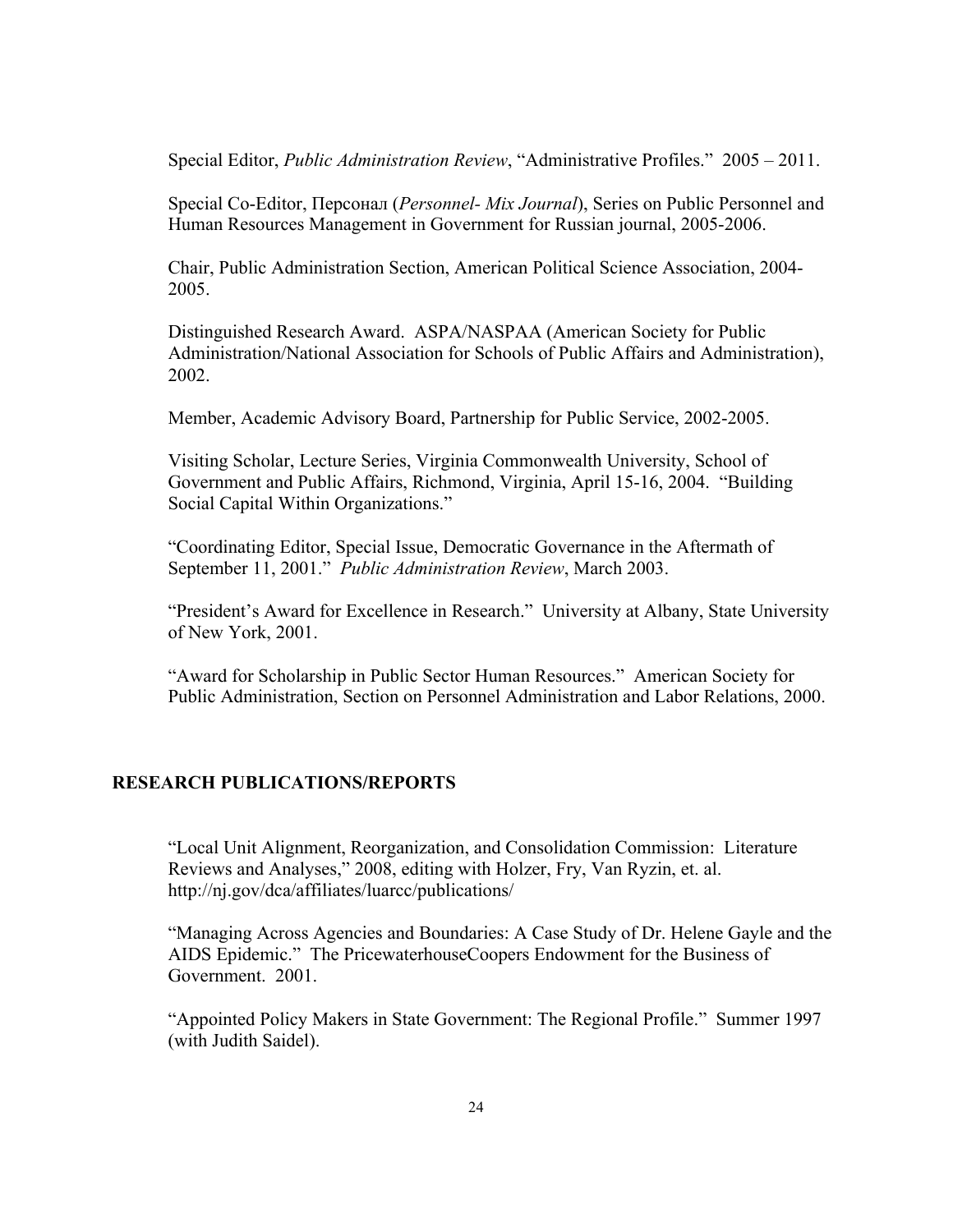Cited in *New York Times*, "Pataki Found Lagging in Minority Appointees," by Richard Perez-Pena, July 22, 1997, http://www.nytimes.com/1997/07/22/nyregion/pataki-found-lagging-in-minorityappointees.html.

"Appointed Policy Makers in State Government: The National Profile." Fall 1996 (with Judith Saidel).

"Personnel Systems, Labor Relations, and Government Performance." 1991. Task Force Report prepared for the National Commission on the State and Local Public Service, or the Winter Commission (Co-author).

"NASPAA Faculty Directory." 1991. 1992. National Association of Schools of Public Affairs and Administration (Co-authors).

"NASPAA Directory of Programs, 1992." National Association of Schools of Public Affairs and Administration (Co-authors).

# **KEY NOTES, PAPERS & CONFERENCES**

Public Management Research Conference (PMRC), May 25, 2022, Workshop, "Applying New and Innovative Frameworks to Advance Scholarship on Race and Gender," Phoenix, Arizona

Public Management Research Conference (PMRC), June 24, 2021. Roundtable, "Gendered Citation Patterns in Public Administration: Is there a Gender Citation Gap?"

Instituto di Asuntos Publicos, Universidad de Chile (Institute of Public Affairs, University of Chile), April 30, 2021, delivered remotely. "A Snapshot of Gender Diversity in U.S. Public Sector Workforces."

Herbert Simon Lecture, Midwest Political Science Conference (MPSC), April 16, 2021.

Midwest Political Science Conference (MPSC), April 17, 2021. Roundtable, "Social Equity, Inclusion and Social Justice in Public Administration."

2021 Deil S. Wright Lecture in Public Administration, University of North Carolina, Chapel Hill, School of Government, April 8, 2021.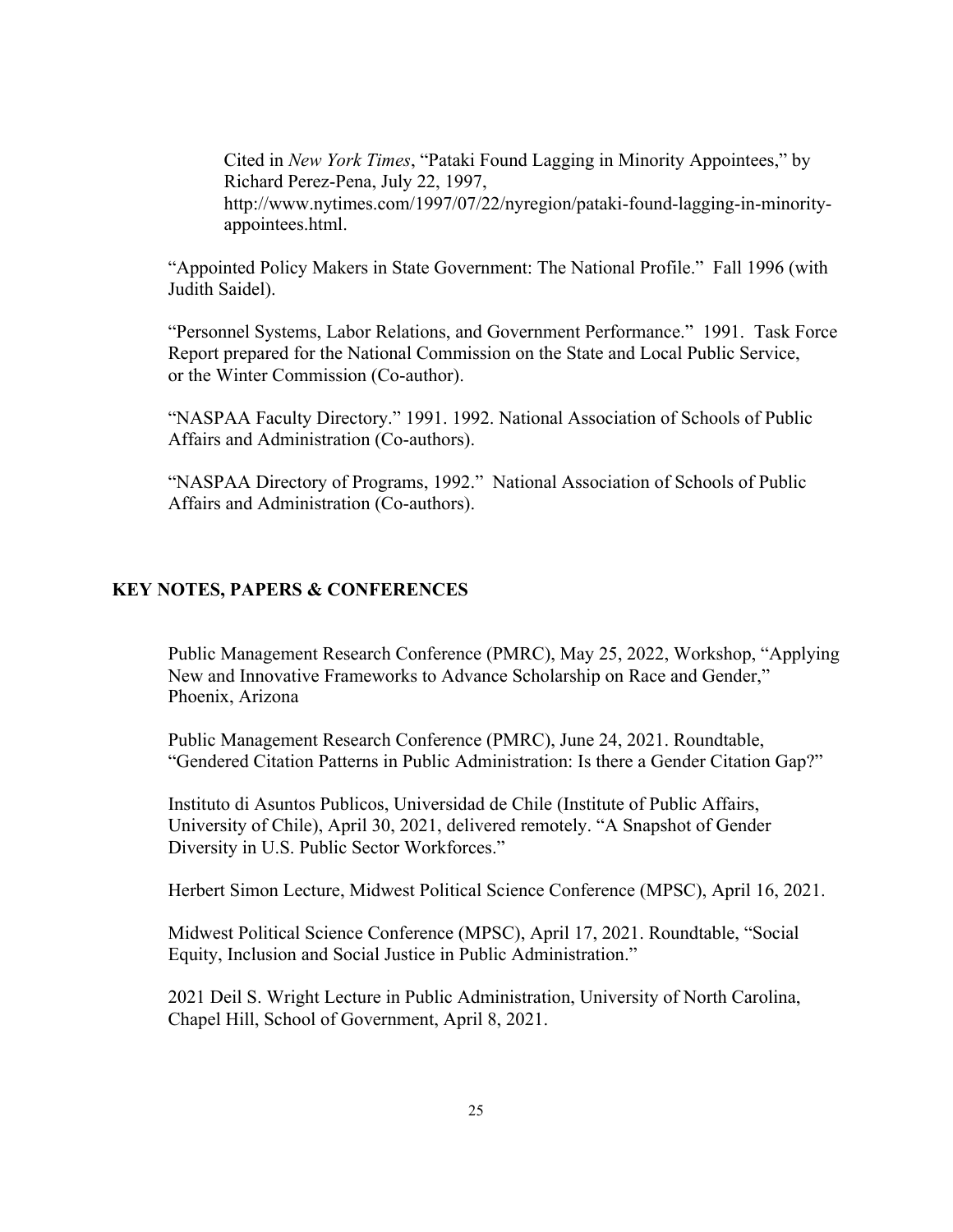2020 Hauptmann Distinguished Guest Lecture Series, Park University, "The Importance of Diverse Workforces in Promoting Democratic Values." Delivered via ASPA Webinar, September 10, 2020.

Transatlantic Dialogue, October 21-22, 2019. Baruch College, New York, New York. "Creating Public Values through Cross-Sector Collaboration: A Case of Business Improvement Districts in New Jersey," (Co-author).

Virginia Commonwealth University, September 29-30, 2019. "Citizens' Perceptions of Closing the Gender Pay Gap: An Experimental Study."

Public Management Research Conference, June 11-14, 2019. Chapel Hill, University of North Carolina. Workshop: Advancing Race and Gender Scholarship in Public Policy and Administration, (Co-Chair).

Public Management Research Conference, June 11-14, 2019. Chapel Hill, University of North Carolina. "Citizens' Perceptions of Closing the Gender Pay Gap: An Experimental Study," (Co-author).

Social Equity and Leadership Conference, June 5-7, 2019. SPAA, Newark, NJ. Conference Advisor and Panel Chair, "Community Partnerships and Social Equity."

International Conference on Social Science and Economics, May 9-10, 2019. Amsterdam, Netherlands. "Fluctuations in U.S. Civil Rights Policies: The Case of LGBT Employment."

Midwest Political Science Association, April 4-7, 2019. Chicago, IL. "Public Values in the Context of Performance," (Co-author).

American Society for Public Administration, March 9-12, 2019. Washington, D.C. "Celebrating Minnowbrook at 50: Social Equity Past, Present and Future," (Co-author).

American Society for Public Administration, March 9-12, 2019. Washington, D.C. "Citizens' Perceptions of Closing the Gender Pay Gap: An Experimental Study," (Coauthor).

Association for Public Policy Analysis and Management, November 8 - 10, 2018, Washington, D.C. "Collaborative Strategies for Local Government," (Co-author).

American University, October 25, 2018. Washington, D.C. "Representative Bureaucracy, Race and Policing: A Survey Experiment."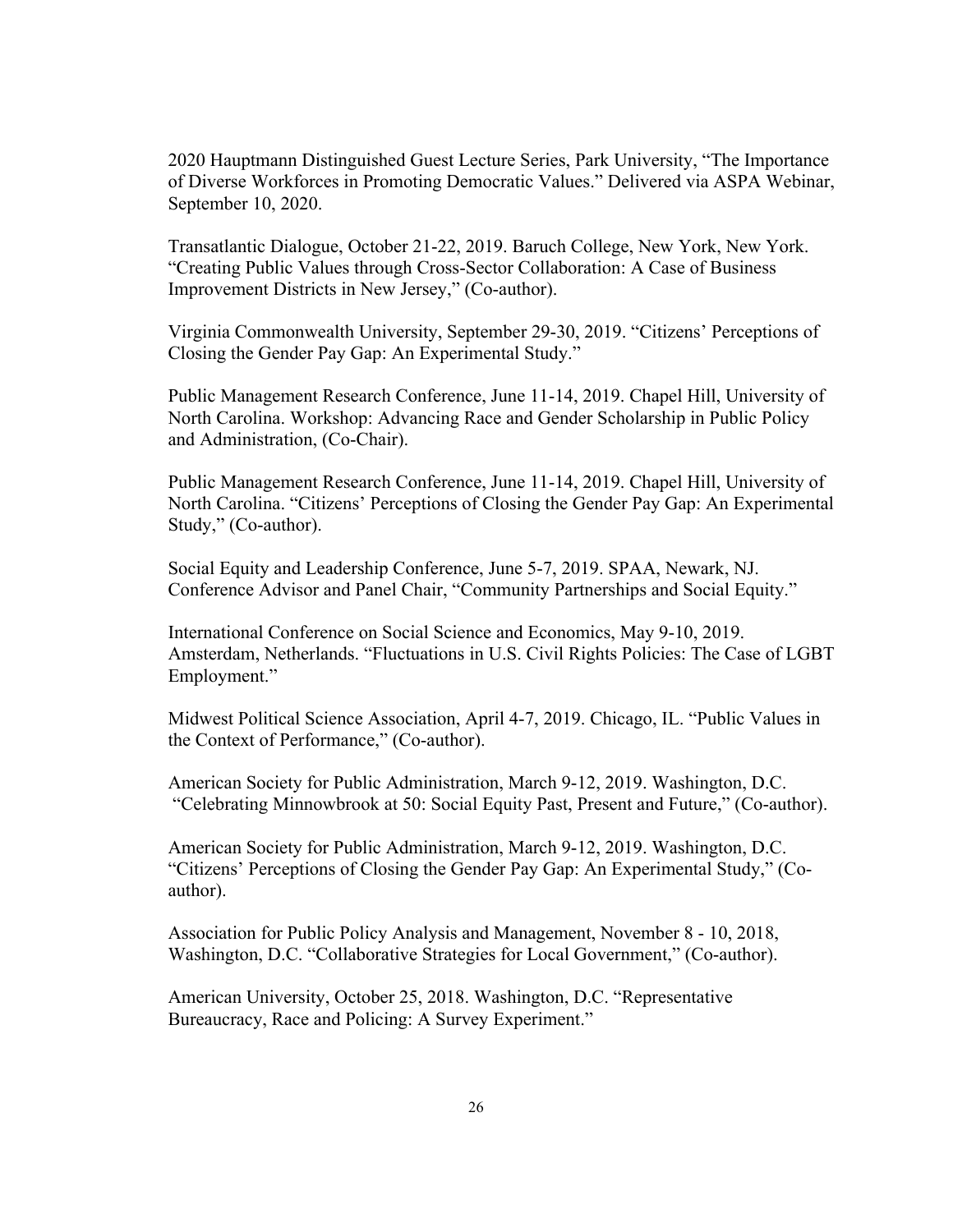George Washington University, October 15, 2018. Washington, D.C. "Representative Bureaucracy, Race and Policing: A Survey Experiment."

American Political Science Association, August 30- September 2, 2018. Boston. Chair, Advances in Representative Bureaucracy."

50<sup>th</sup> Anniversary of Minnowbrook Conference, August 17-20, 2018. Minnowbrook Conference Center, Blue Mountain Lake, New York.

Midwest Political Science Association, April 2-9, 2018. Chicago, Illinois. "I Secured P&T—Now What? Sustaining Scholarly Excellence Post Tenure," Roundtable participant.

Public Management Research Conference, June 8-10, 2017. Washington, D.C. "Representative Bureaucracy, Race and Policing: A Survey Experiment," (Co-author).

International Research Society for Public Management, April 19 – 21, 2017, Budapest, Hungary. "Representative Bureaucracy, Race and Policing: A Survey Experiment." (Coauthors).

American Society for Public Administration, March 17-21, 2017. Special Keynote. Atlanta, Georgia. "Civil Rights Law and Policy Drifts: LGBT Employment."

Florida International University, February 16, 2017. Miami, Florida. "Representative Bureaucracy and Public Engagement in Emergency Preparedness."

University of Kansas, March 21-23, 2016. Lawrence, Kansas. "Representative Bureaucracy and its Symbolic Effect on Citizens: A Conceptual Replication."

Association for Public Policy Analysis and Management, November 12-14, 2015. Miami, FL. "Representative Bureaucracy and Public Engagement in Emergency Preparedness: A Replication Experiment." (Co-authors).

Public Administration Evolving Colloquium, October 21, 2015. Invited. Denver, Colorado. "From Sameness to Differentness." University of Colorado Denver, School of Public Affairs.

Public Management Research Conference, June 10-13, 2015. Minneapolis, Minnesota. Workshop: Experiments in Public Management Research: Representative Bureaucracy. (Co-authors).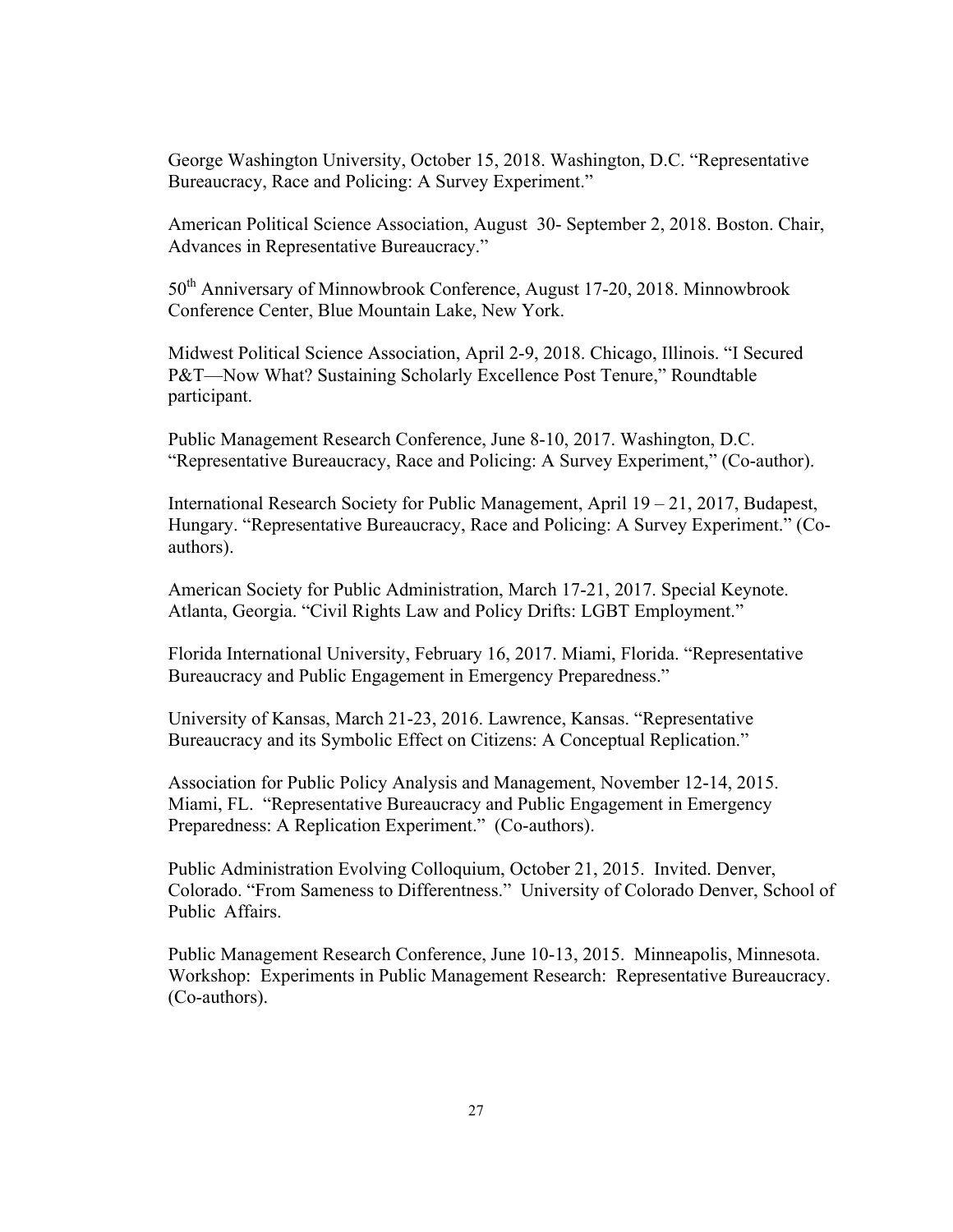11<sup>th</sup> Transatlantic Dialogue, June 3-5, 2015. Federal Reserve Bank, Boston, Massachusetts. Keynote Address: The Relevancy of Public Personnel Management and Policy in Modern Times.

Association for Public Policy Analysis and Management, November 6-8, 2014. Albuquerque, New Mexico. "Representative Bureaucracy and the Willingness to Coproduce: An Experimental Study." (Co-authors).

Northeast Conference on Public Administration, November 6-8, 2014. Portsmouth, New Hampshire. "Managing Risk of Family Responsibilities Discrimination in the Public Sector: Current Progress and Future Challenges of the New Workplace Discrimination." (Co-author).

10<sup>th</sup> Transatlantic Dialogue, June 4-7, 2014. Università della Svizzera Italiana, USI-University of Lugano, Lugano, Switzerland. "From Public Administration to XXI Century Collaborative Administration." Conference Organizer and Co-Chair.

American Society for Public Administration, March 14-18, 2014. Washington, D.C. "From Sameness to Differentness."

American Society for Public Administration, March 14-18, 2014. Washington, D.C. Cochair and co-moderator, "50<sup>th</sup> Anniversary of the Civil Rights Act of 1964."

Science in Society, November 22-23, 2013. Warsaw, Poland. "The Use of Written Exams in Police and Fire Departments: Implications for Social Diversity." (Co-author).

American Political Science Association, August 29 - September 1, 2013. Chicago. Chair, "Commemorating the Civil Rights Act of 1964: Moving Forward or Backward?"

International Research Society for Public Management, April 10-12, 2013. Prague, Czech Republic. "Representative Bureaucracy in Policing: Does It Increase Perceived Legitimacy?" (Co-authors).

Symposium Honoring the Ideas and Contributions of John A. Rohr, October 26-27, 2012. American University, Washington, D.C. "*Fisher v. University of Texas*: A Call for Democratic Constitutionalism in Promoting Diversity."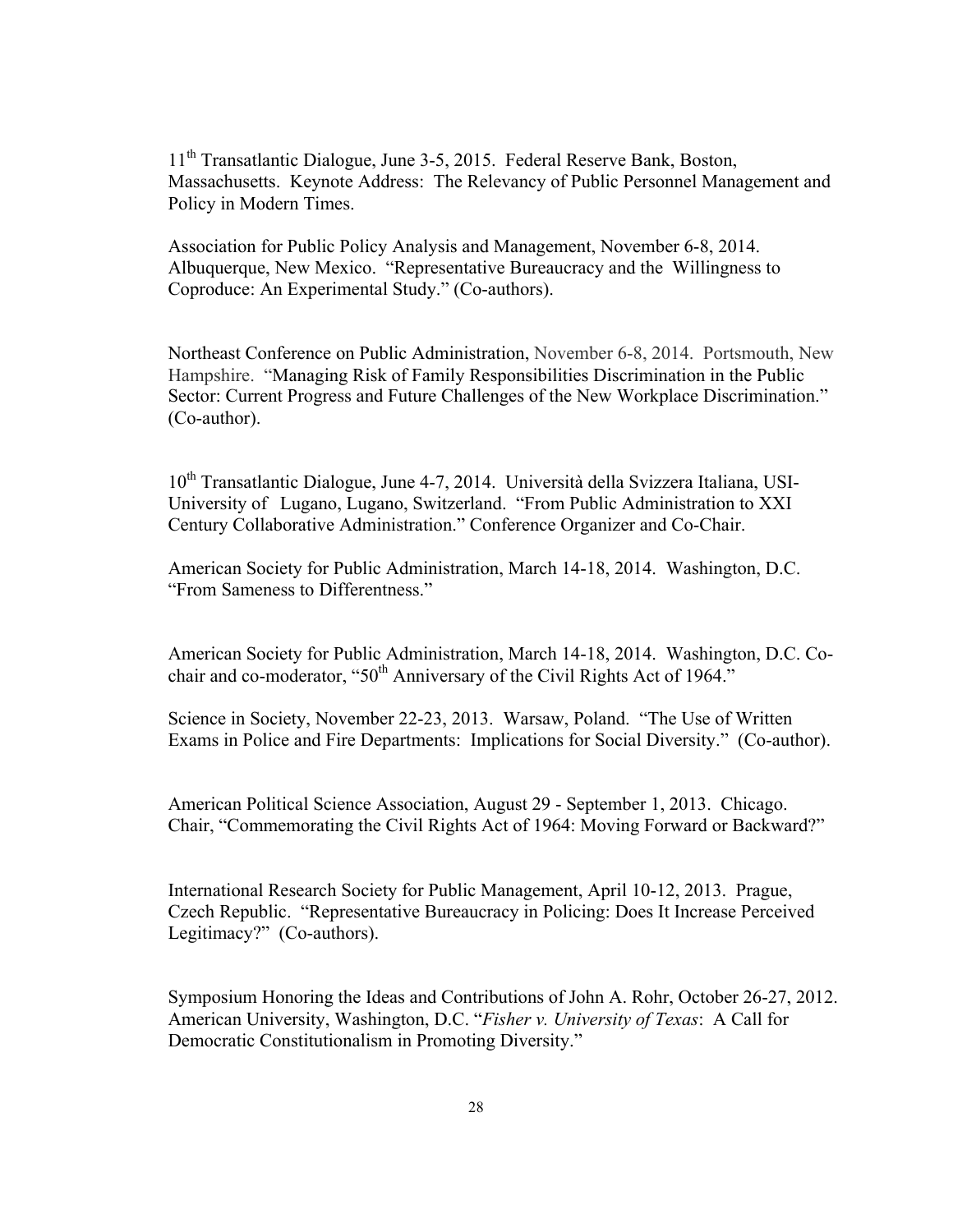City Hall, Newark, New Jersey, December 8, 2011. "Women and People of Color in Police and Firefighting."

American Political Science Association, September 1-2, 2011. Seattle, Washington. Chair, "Public Personnel Systems: The Evolution and Impact of Employee Rights and Protections."

Public Management Research Conference, June 2-4, 2011. Syracuse University, Syracuse, New York. "Women in City Hall: Gender Dimensions of Managerial Values." (Co-authors).

Public Management Research Conference, June 2-4, 2011. Syracuse University, Syracuse, New York. Chair, "Diversity Issues in Management 2."

American Society for Public Administration, March 11-15, 2011. Baltimore, Maryland. "Public Administration: Traditions of Inquiry and Philosophies of Knowledge."

International Conference on Science in Society, November 11-13, 2010, Madrid, Spain. "Scientific Traditions in Public Administration: Logic of Inquiry."

 $6<sup>th</sup>$  Transatlantic Dialogue, University of Siena, June 24-26, 2010, Siena, Italy. "Rethinking Financial Management in the Public Sector." Co-Chair, Workshop on Performance and Financial Reporting.

"Managing Diversity in U.S. Government Workforces." 9th Symposium on Public Management 2010: Diversity, an Asset for Public Services, June 7-8, Paris, France, The French Ministry of Finance and its Training Institute, The Institute of Public Management and Economic Development (IGPDE)

Public Management Research Conference, October 1-3, 2009, Ohio State University, Columbus, Ohio. Chair, "Street-Level Bureaucracy."

"A Global Comparative Analysis of Digital Governance Practices," March 5, 2009, City University of Hong Kong.

International Conference on E-Government, October 23-24, 2008, RMIT, Melbourne, Australia. "How Effective is Digital Governance Worldwide?" (Co-author).

American Political Science Association Conference, Boston, Massachusetts, August 28- 31, 2008. "The Use of Social Equity Indicators in Policing Across the U. S. and Canada."(Co-authors).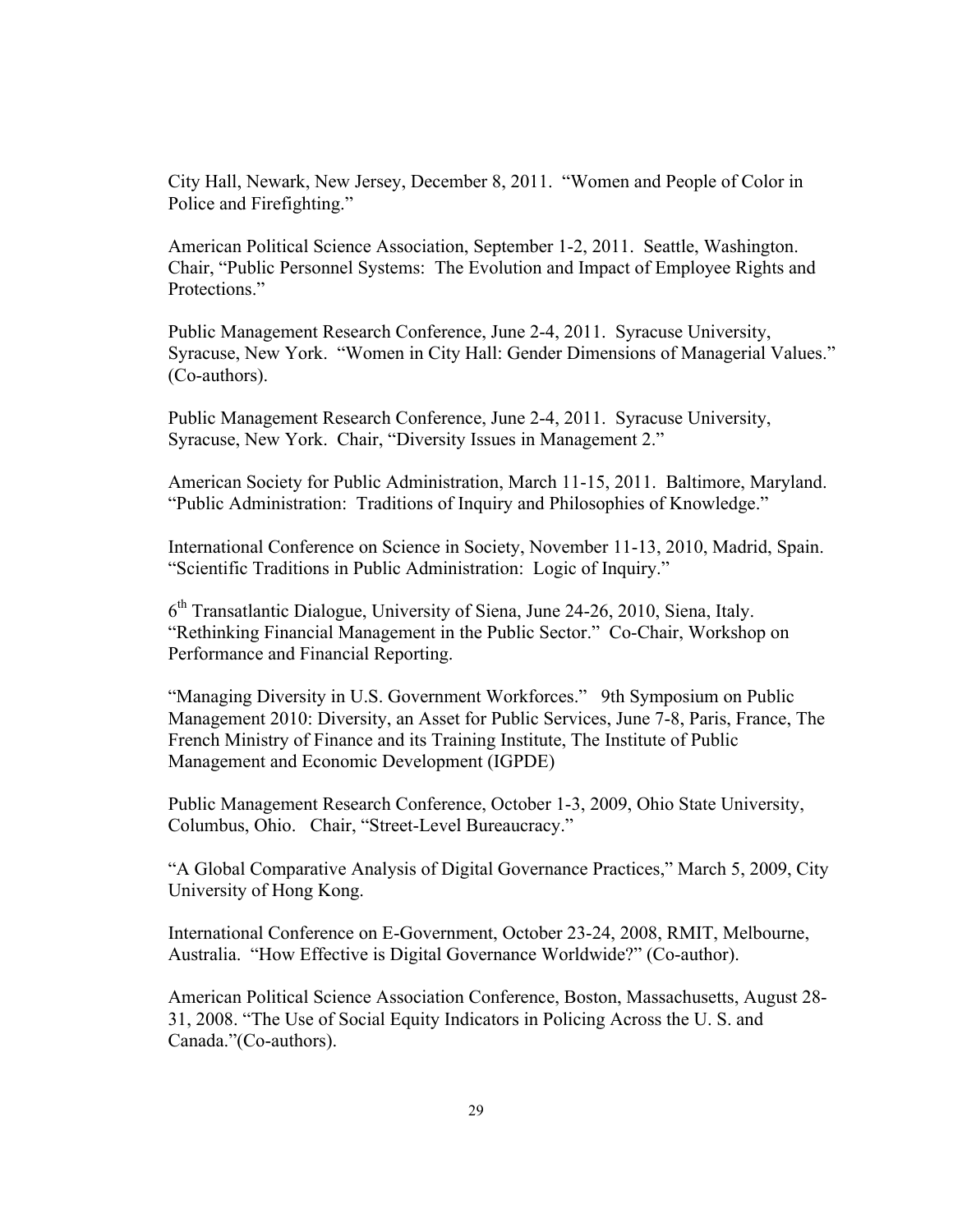4th Transatlantic Dialogue, Università Bocconi, June 12-14, 2008, Milan, Italy, "The Status of Intergovernmental Relations and Multi-Level Governance in Europe and the U.S." Organizing Committee and Co-Chair, Workshop on IGR and Health Care.

4th Sino-US International Conference on Public Administration, June 7-8, 2008, Rutgers University, Newark Campus, Newark, New Jersey. "The New Public Management, Homeland Security, and the Politics of Civil Service Reform." (Co-author).

New York State Civil Service, April 2008. Albany, New York. Invited. Promoting Diversity in New York State Government."

Public Management Research Conference, October 25-27 2007, University of Arizona, Tucson, Arizona. "The New Public Management, Homeland Security, and the Politics of Civil Service Reform." (Co-author).

"The Logic of Inquiry in Public Administration." Paul O. Hatfield Scholar Lecture. Portland State University, October 18, 2006.

Continuing Transformation of Public Administration, March 21-22, 2006, City University of Hong Kong, "Managing Welfare Performance Across Boundaries."

Public Management Research Conference, October 2005, Los Angeles, CA. "Comparing Welfare Service Delivery Across Public, Nonprofit and For-Profit Agencies." (Co-author).

Ethics and Integrity of Governance: The First Transatlantic Dialogue, "The Ethical Responsibilities of Street-Level Bureaucrats Under Welfare Reform." Leuven, Belgium, June 2005.

American Society for Public Administration, "The Effect of Governance and Bureaucratic Responsiveness on Social Equity," Convener and Chair, 2005.

Visiting Scholar, Lecture Series, Virginia Commonwealth University, School of Government and Public Affairs, Richmond, Virginia, April 15-16, 2004. "Building Social Capital Within Organizations."

Public Management Research Conference, October 2003. Washington, D.C. "Linking Passive and Active Representation: The Case of Front-Line Workers in Welfare Agencies." (Co-author).

The Administrative State Revisited, October 2003. American University. "Reforming and Advancing the Administration State: How Do We Determine or "Know" Effectiveness?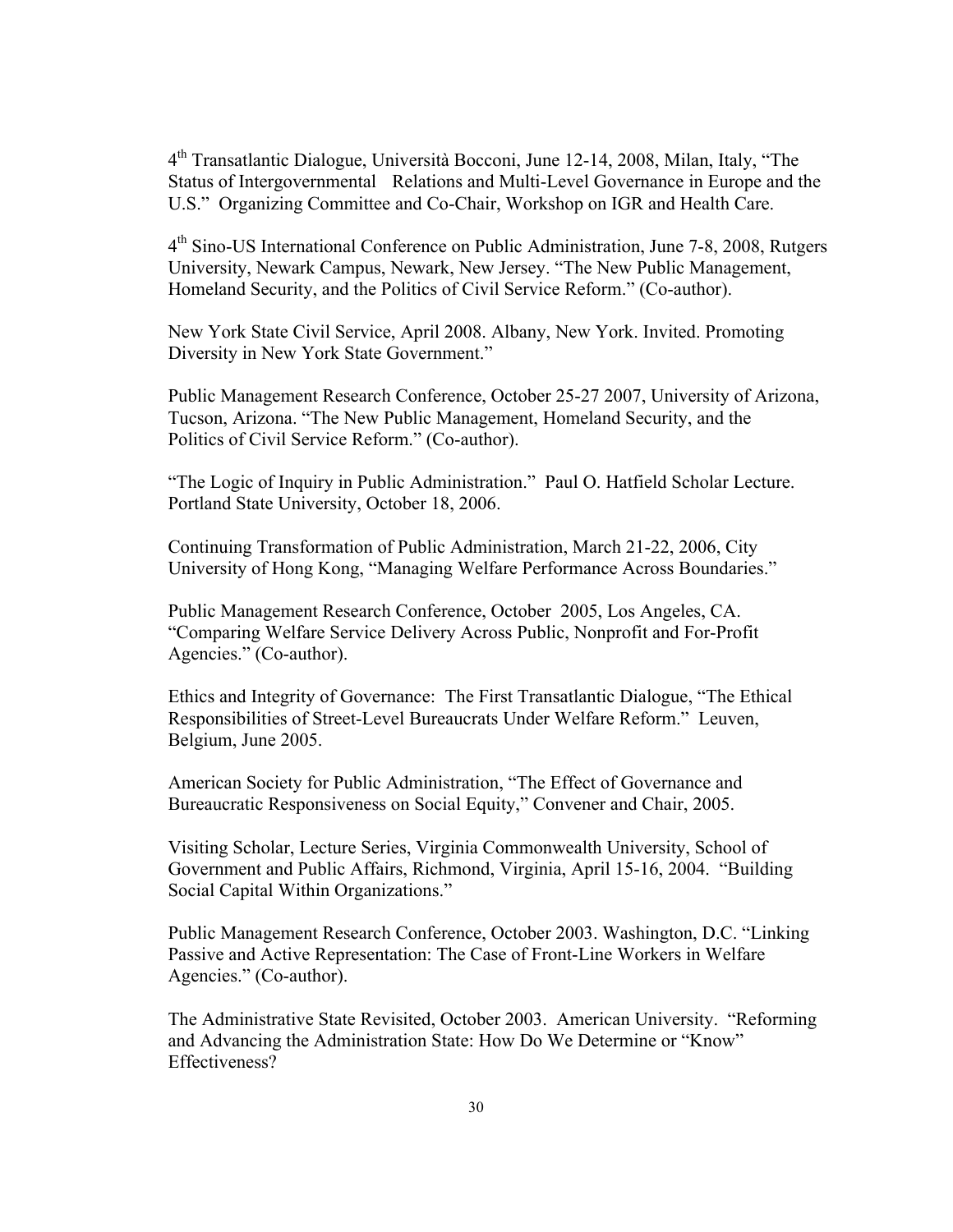National Association of Public Affairs and Administration, October 2003. "Teaching Managing Diversity."

Winelands Conference, Stellenbosch University, Capetown, South Africa, September 2003, "Building Social Capital Within Organizations."

American Political Science Association, August 2003. Chair, "Future Directions for Public Administration Research."

American Society for Public Administration, March 2003. Chaired Panel on Welfare Reform, and Ran Doctoral Roundtable on Working Towards the Ph.D.

Rutgers University, Provost's Research Day, April 2003. "Public Management and Welfare-to-Work."

Association for Public Policy Analysis and Management, November 2001. "The Implementation of TANF by Front-Line Workers." (Co-author).

Public Management Research Conference, October 2001. Bloomington, Indiana. "Organizational Processes as Policy Instruments: The Case of the Welfare Application Process." (Co-author).

American Political Science Association, August/September 2001. "The Role of Public Managers and Leaders in Front-Line Practices in Welfare Offices." (Co-author).

American Society for Public Administration, March 2001. "Front-Line Practices in Welfare Offices." (Co-author).

Public Management Research Conference, December 1999. College Station, Texas. "Achieving Goal Congruence in Complex Environments: The Case of Welfare Reform" (Co-author).

Association for Public Policy Analysis and Management, October 1999. "Rules, Management Systems, and Practices: A Typology for State TANF Programs" (Coauthor).

American Political Science Association, September 1999. "The Politics of Implementing Welfare Policy" (Co-author).

Association for Public Policy Analysis and Management, October 1998. "Management Practices in Local Welfare Offices: Variation within and Among Four States" (Coauthor).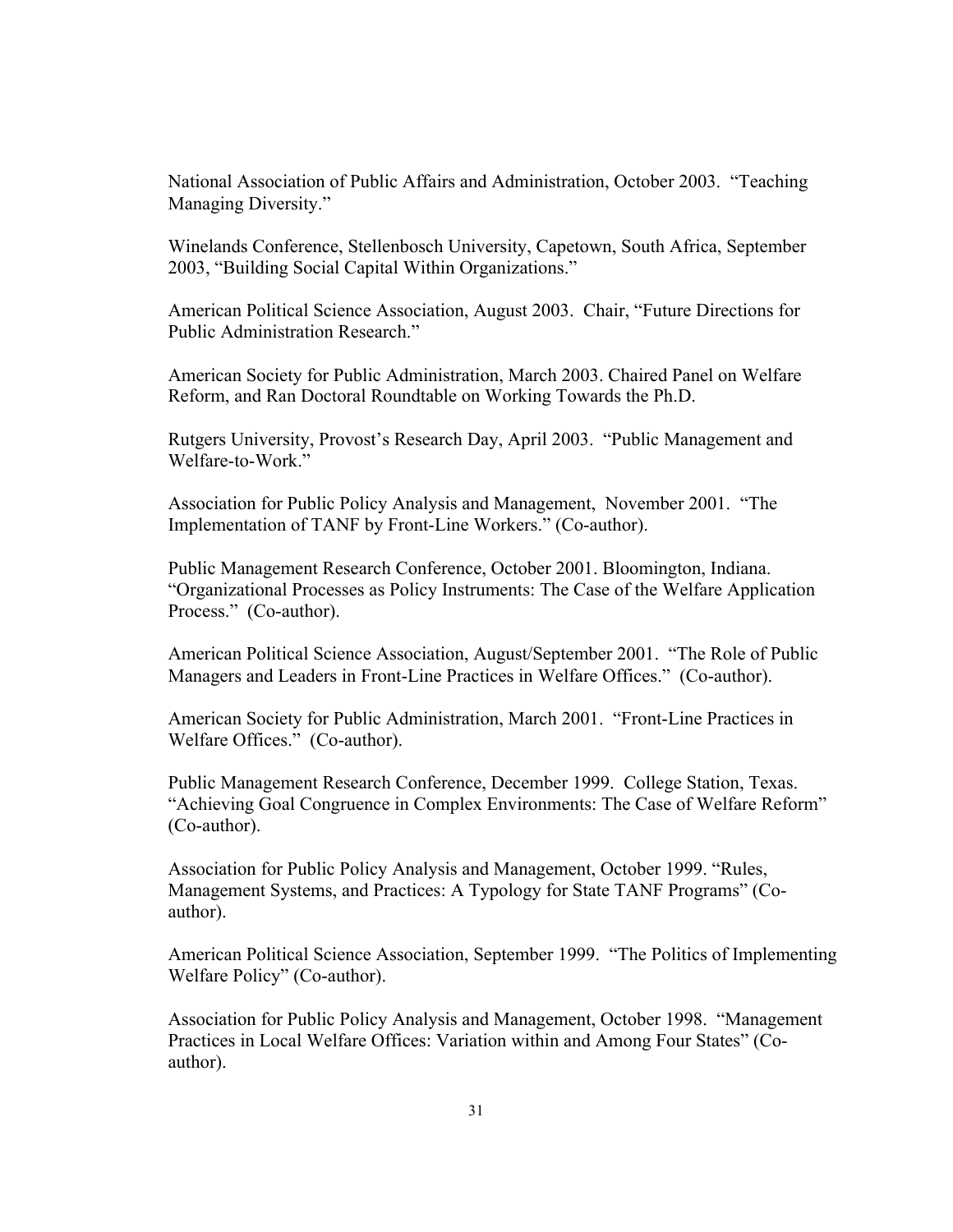American Society for Public Administration, 1998. "Gender, Race and Ethnic Issues as We Move into the  $21<sup>st</sup>$  Century." Chair/Discussant.

"Affirmative Action and Beyond." Invited. National Teleconference, University of Vermont, April 28, 1997.

Public Management Research Conference, 1997. Athens, Georgia. Panel Chair.

"Excellence in Administrative Leadership." Invited. University of Leeds, Leeds, England, February 21-22, 1997.

American Political Science Association, 1996. "Deregulation and Reform in Public Personnel Management." Chair.

American Society for Public Administration, 1996. "The Representativeness of State-Level Bureaucratic Leaders: A Missing Piece of the Representative Bureaucracy Puzzle" (Co-author).

American Society for Public Administration, 1996. "Models of Excellence in Diversity" (co-author).

American Society for Public Administration, 1996. Chair and moderator of panel on "Public Personnel Management in a Changing Environment."

"Unsung Heroes" Lecture. St. John Fisher College, Rochester, NY, October 26, 1995.

Interview/Guest Speaker on Public Radio Station WXXI-AM Talk Show, Rochester, NY, October 26, 1995 (discussing "Unsung Heroes").

American Political Science Association, 1994. "Cultural Diversity Programs to Prepare for Work Force 2000: Is it Time to Examine their Effectiveness?"

American Political Science Association, 1994. "Employment Discrimination in State and Local Government: The Lesbian and Gay Male Experience," (co-author).

American Society for Public Administration, 1994. Chair of panel on Ingredients for Successful Managerial Performance in the Public Sector. Presented "Execucrats, Politics and Public Policy: What are the Ingredients for Successful Performance in the Federal Government?"

Keynote Address, Hudson-Mohawk Association Annual Conference, 1993. "Cultural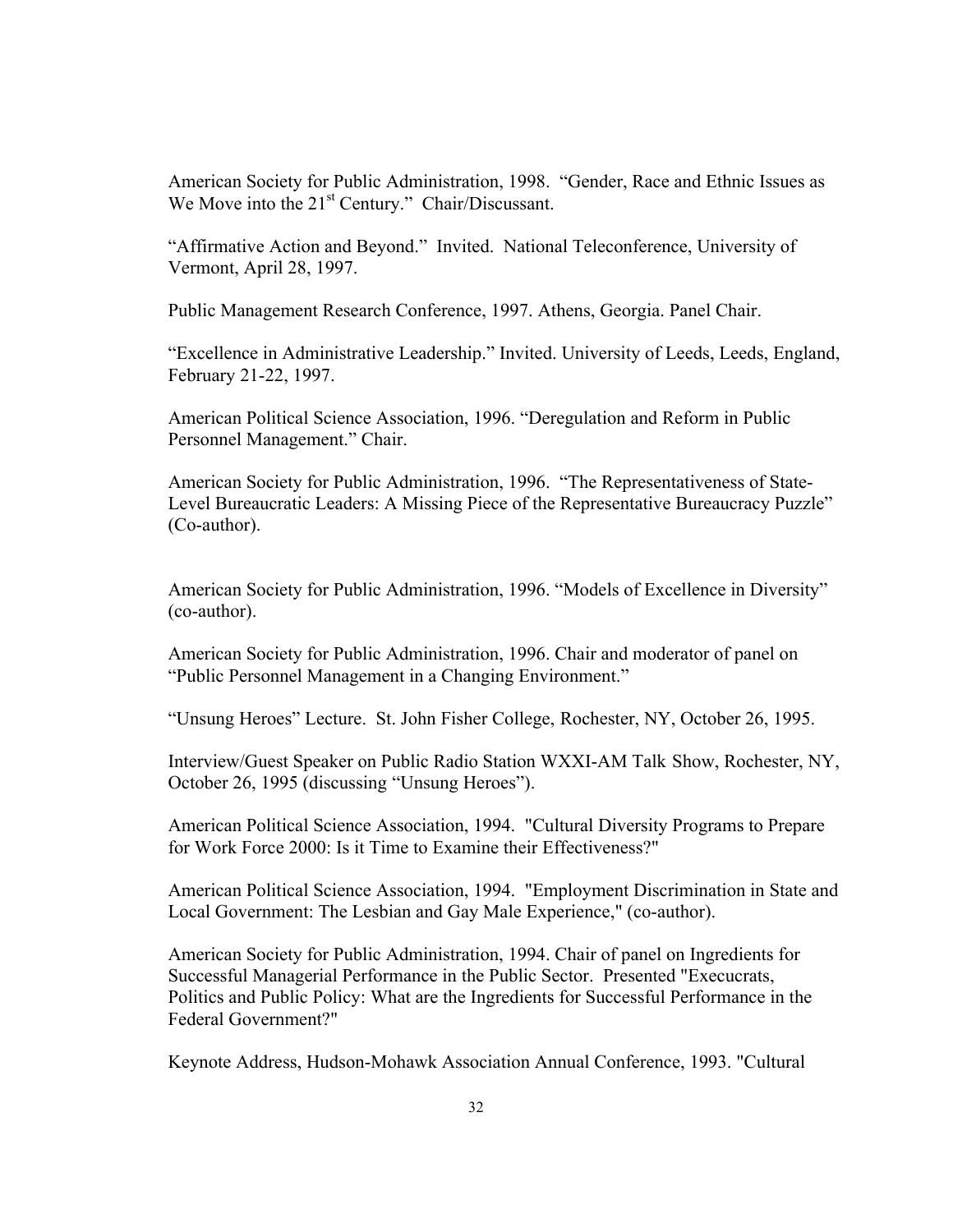Diversity in Higher Education." Union College.

National Association of Schools of Public Affairs and Administration, 1993."Faculty Work Force Project" (co-authors).

American Political Science Association, 1993. "Discrimination Against Gays and Lesbians in the Public Sector," Discussant.

American Political Science Association, 1992. "Future Challenges to Public Employers," Panel Chair and moderator.

New York State Political Science Association, 1992. "Diversity and Public Policy," Panel Chair.

National Association of Schools of Public Affairs and Administration, 1991. "Faculty Work Force Project" (co-authors).

National League of Cities, 1991. Invited. New York, NY. "Promoting Diversity in Municipal Work Forces."

American Society for Public Administration, 1991. "Managing Diversity in the 21st Century: The Role and Responsibilities of First-Line Supervisors" (co-author).

American Political Science Association, 1990. Chair of panel on Challenges to Public Personnel Administration. Co-presented "Drug Testing in the Federal Workplace: Leadership by Example?"

American Society for Public Administration, 1990. Co-convener of panel on Men and Women in the Work Force. Presented: "Challenges of a Socially Diverse Work Force."

New York State Political Science Association, 1990. "Myth or Reality: Expected Employment Gains of Women, Blacks and Latinos by 2000."

American Political Science Association, 1988. "Merit, Equity and Test Validity: A New Look at an Old Problem."

American Society for Public Administration, 1988. "Women and Minorities in Apprenticeship Programs: The Role of Unions and Joint Apprenticeship Committees."

New York State Political Science Association, 1988. Convened panel on Female and Minority Employment in the 1980s. Presented "Women in Non-Traditional, Public Service Jobs<sup>"</sup>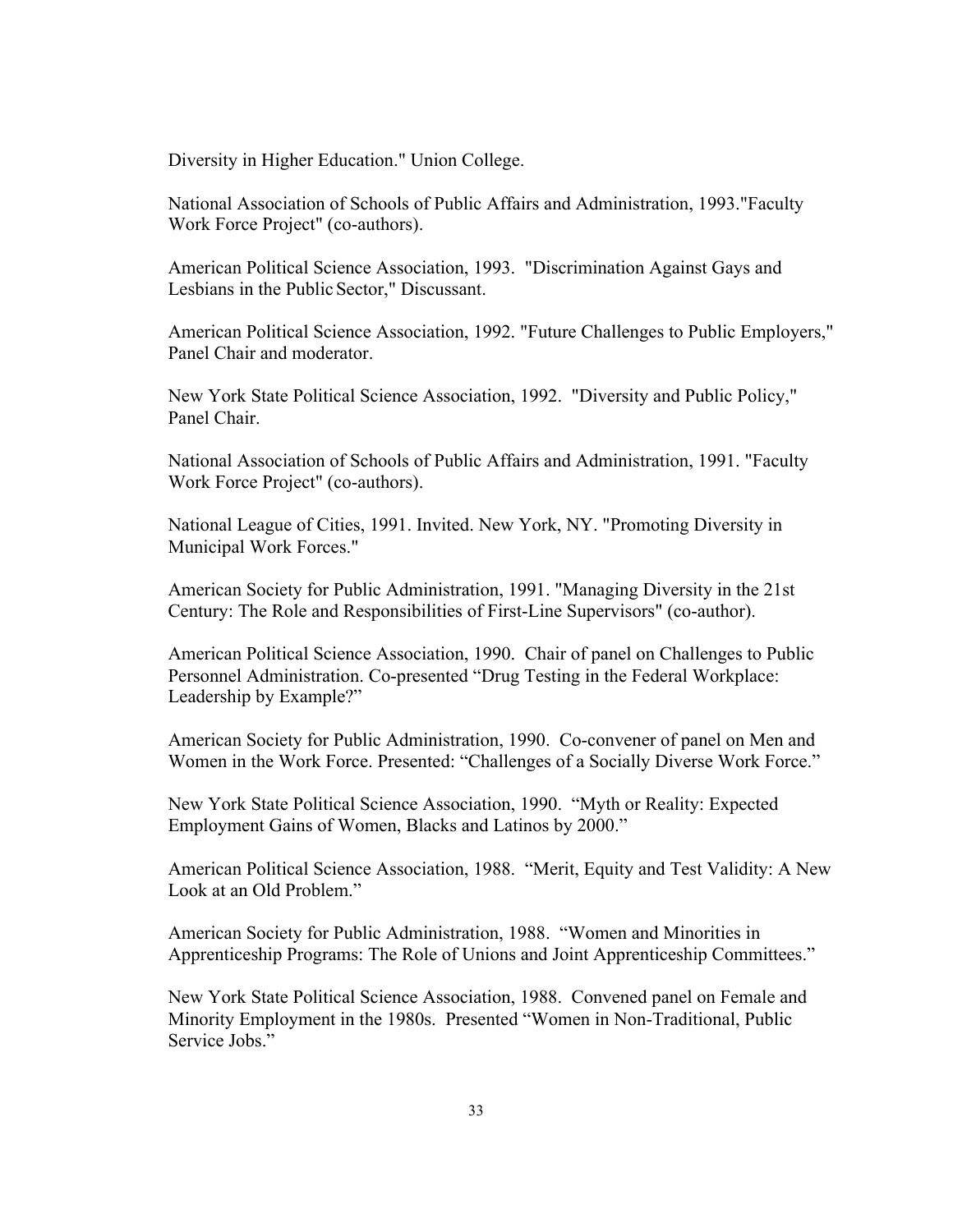American Political Science Association, 1987. "Union Involvement in the Comparable Worth Issue."

American Society for Public Administration, 1987. "Unfair Labor Practices and Productivity in New York State" (co-author).

Affirmative Action 2000 Conference, Rockefeller Institute of Government, 1986. "A Preliminary Look at the Effects of Changing Demographics on Affirmative Action."

American Political Science Association, 1986. "A Theory of Public Personnel Reforms" (co-author).

New York State Political Science Association, 1986. "Responsibility and Organizational Effectiveness: An Innovative Approach to Disciplinary Actions."

American Society for Public Administration, 1986. "The Quiet Revolution in Employee Discipline" (co-author).

American Political Science Association, 1985. "Black Employment in Municipal Work Forces: Expectations and Achievements" (co-author).

American Society for Public Administration, 1985. "Unions a Vehicle for Achieving Employment Equality."

American Society for Public Administration, 1985. "Black Employment in Municipal Work Forces."

Institute of Government, University of South Florida, 1985. "Management Liability."

Suncoast Chapter of the American Society for Public Administration, 1985. "Public Employee Liability Trends in the 1980s."

American Society for Public Administration, 1983. "Public Administration: An Interdisciplinary Perspective."

## **ACADEMIC APPOINTMENTS**

Visiting Scholar – Wagner School, New York University, New York, NY 10012. September 2015 – August 2016.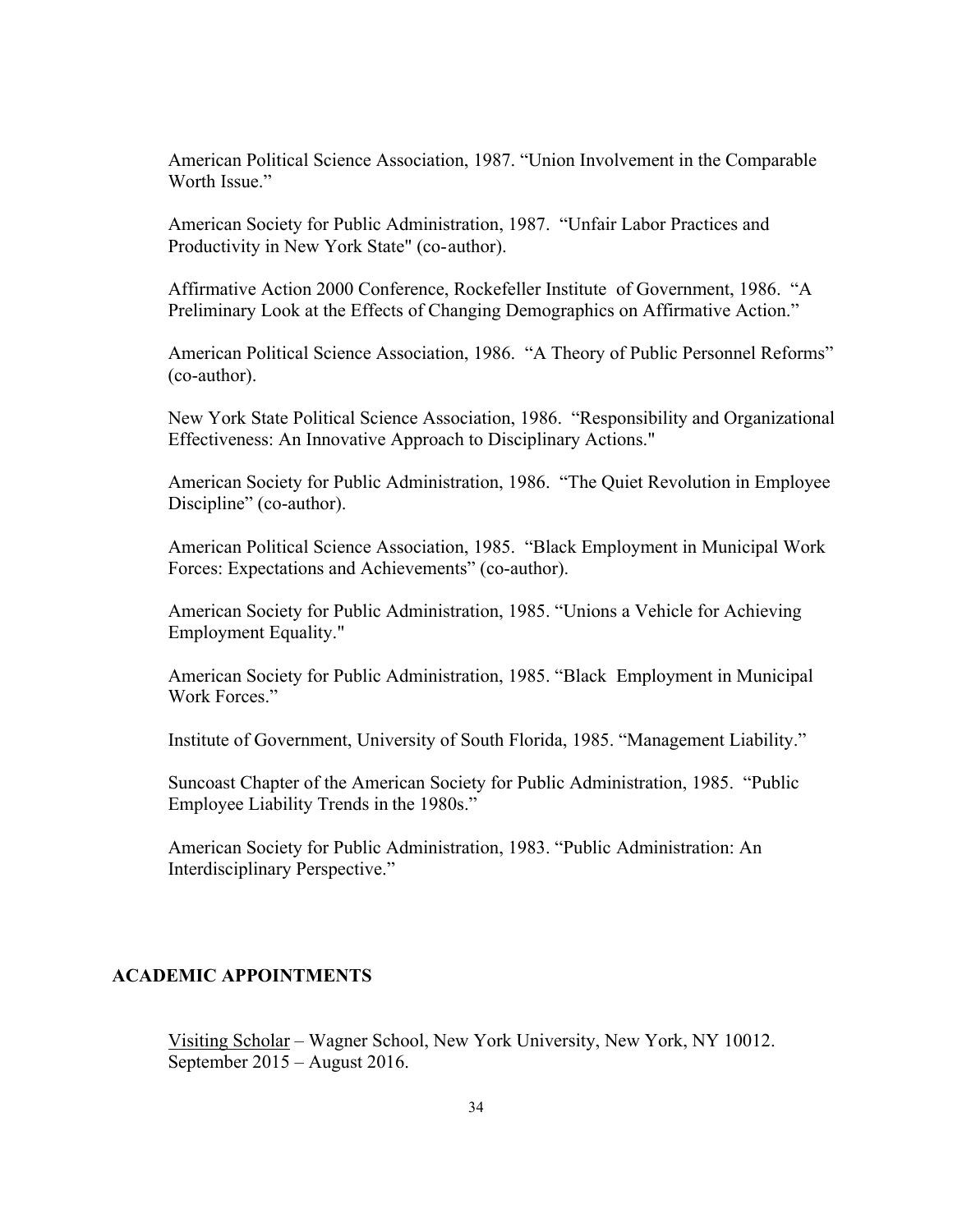Board of Governors Professor – School of Public Affairs and Administration, Rutgers University, Campus at Newark, Newark, NJ 07102. April 2015 – present.

Distinguished Professor - School of Public Affairs and Administration, Rutgers University, Campus at Newark, Newark, NJ 07102. July 2013 – present.

Professor II – School of Public Affairs and Administration, Rutgers University, Campus at Newark, Newark, NJ 07102. July 2007 – July 2013.

Professor – School of Public Affairs and Administration, Rutgers University, Campus at Newark, Newark, NJ 07102. September 2002 – June 2007.

Director - Ph.D. Program in Public Affairs and Administration, Rutgers University, Campus at Newark, Newark, NJ 07102. July 2006 to 2014.

Professor - Department of Public Administration and Policy, University at Albany, State University of New York, Albany, NY 12222. September 1998 to August 2002.

Associate Professor - Department of Public Administration and Policy, University at Albany, State University of New York, Albany, NY 12222. September 1991 to 1998.

Assistant Professor - Department of Public Administration and Policy, University at Albany, State University of New York, Albany, NY 12222. September 1985 to 1991.

Director - Ph.D. Program in Public Administration and Policy, Department of Public Administration and Policy, University at Albany, State University of New York. August 2000 – May 2002.

Director - Masters of Public Administration and Policy Program, Department of Public Administration and Policy, University at Albany, State University of New York, Albany, NY 12222. June 1990 to June 1992.

Director - Certificate Program in Women and Public Policy, Rockefeller College of Public Affairs and Policy University at Albany, State University of New York. June 1990 to August 1995.

Assistant Professor - Public Administration Program, University of South Florida, Tampa, FL 33620. September 1984 to August 1985.

# **PROFESSIONAL AFFILIATIONS**